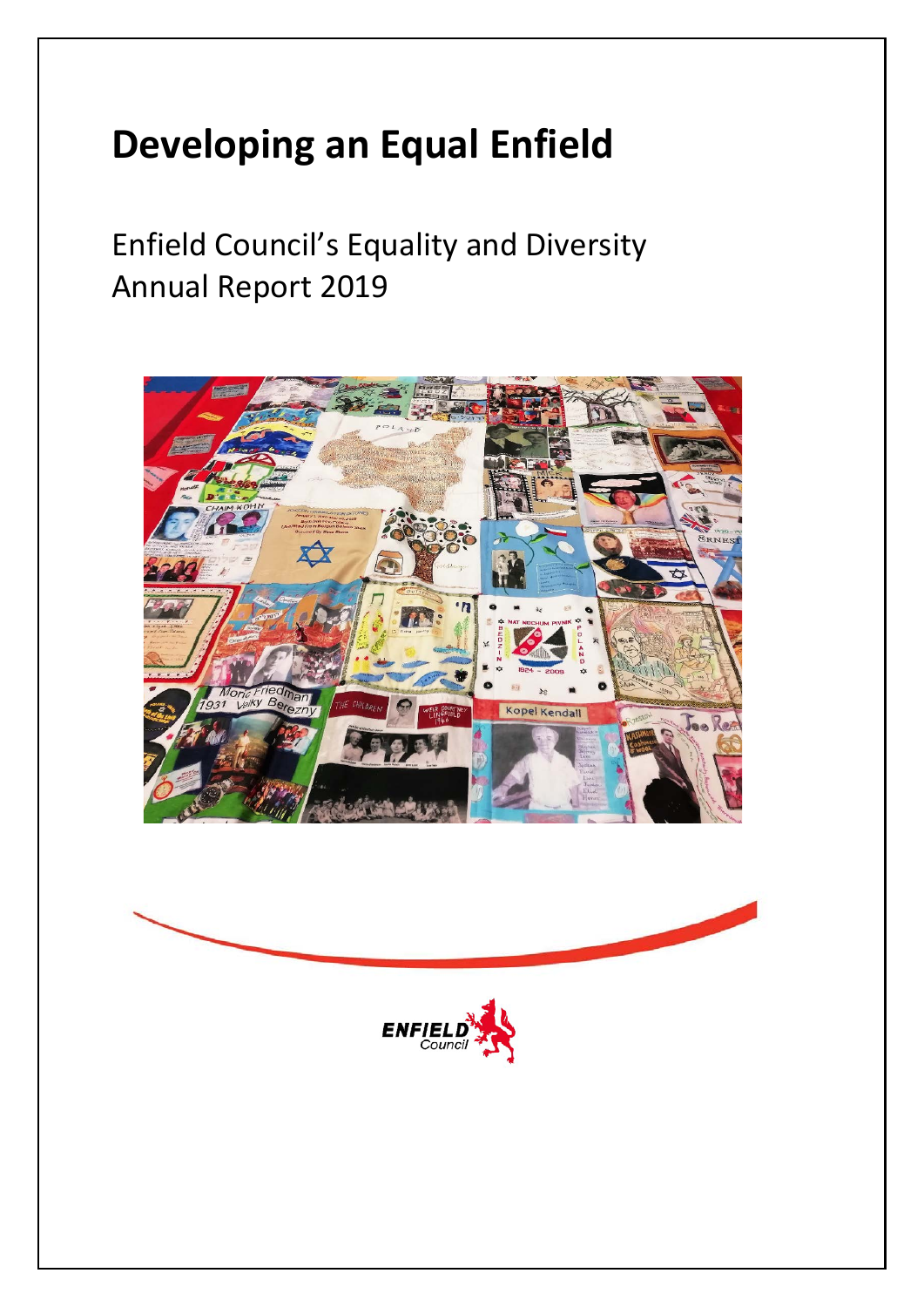# **Contents**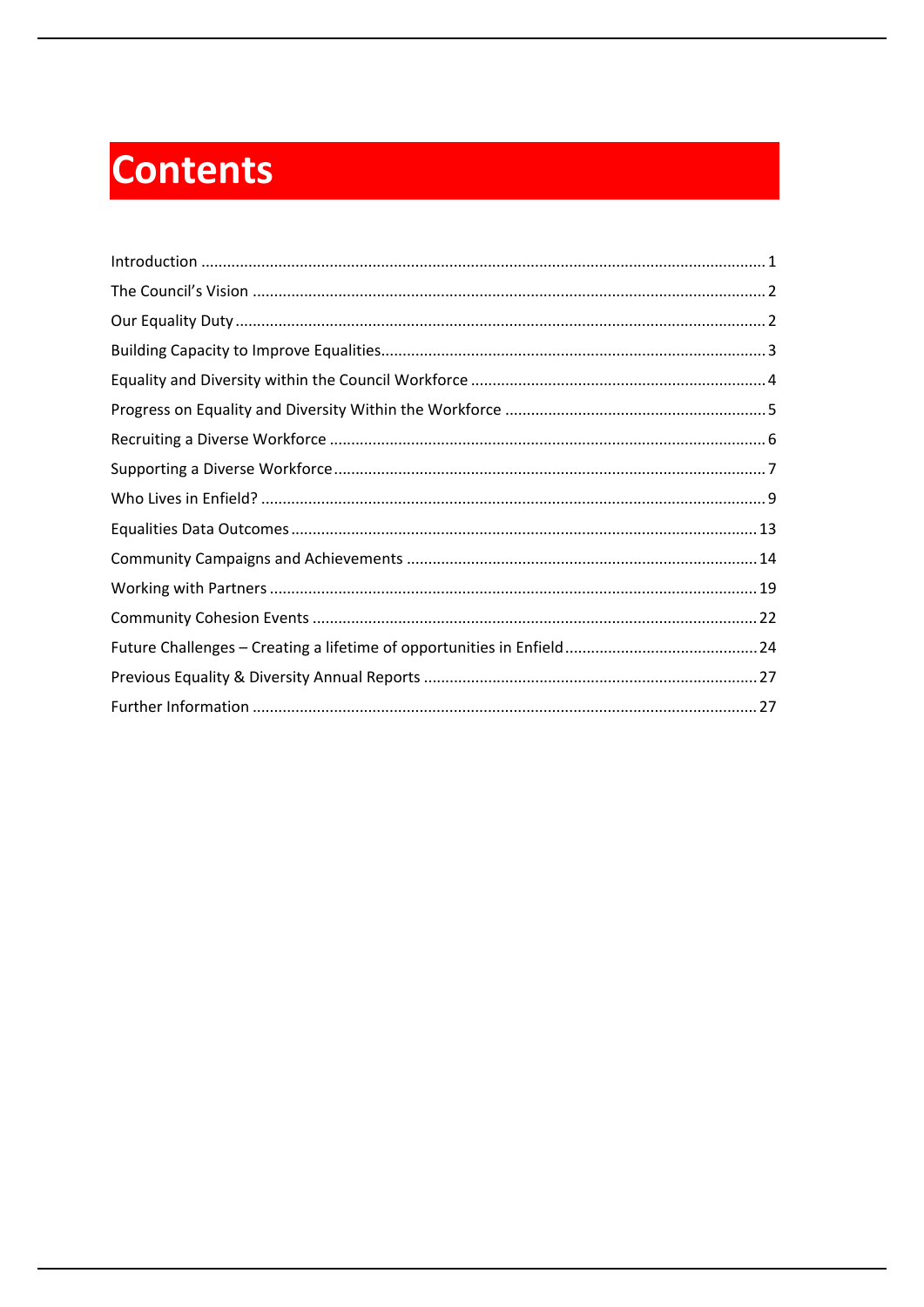## <span id="page-2-0"></span>**Introduction**

We are proud to present Enfield Council's 2019 Equality and Diversity Annual Report, which details some of the progress that Enfield Council and community partners have delivered in reducing inequality and promoting a diverse and inclusive borough in 2019 . The report identifies some of the inequalities which persist across Enfield and demonstrates our commitment to overcoming these challenges.

The future continues to present challenging times for local authorities. The funding provided by central government to Enfield has been cut by 60% since 2010, whilst the population has grown by 5%. This has made the challenge of effectively tackling inequality more complex. It is important that limited resources are used smartly and that our staff maintain high standards in service delivery to support residents in the most effective and efficient way possible. We believe that our workforce and local communities remain resilient and are ready for growth, open to change and able to rise to future challenges.

In partnership with our communities we continue to deliver targeted services to residents who face challenging circumstances as a result of their age, disability, gender reassignment, marriage and civil partnership, pregnancy and maternity, race, religion and belief, sex and sexual orientation; the nine protected characteristics which underpin the national and local Equality and Diversity agenda. We continue to strive for equality in all we do and in the services we deliver for local people.

Enfield has an impressive track record of providing support for historic, local, national and international events, which we recognise with community focused events, often remembering the outstanding efforts others have made to allow us to live in such a rich and diverse Borough, in peace and with mutual respect. Enfield is home to many communities from across the world; there are descendants of people who fought and died in two World Wars and other conflicts around the World. It is therefore important that we build community cohesion by remembering their efforts. Enfield is also home to newer communities arriving from the European Union and our support for those communities to settle successfully is equally important.

Our future plans for Enfield centre on regenerating key areas of our Borough and managing the Council's finances so that there continues to be a solid foundation for the Council's work. We will continue to work with partners to enable Enfield's communities to thrive and prosper. As a local authority , we want to ensure that everyone who lives, works, studies, visits or does business in Enfield can grasp every opportunity, and does not suffer any form of discrimination, disadvantage or inequality.



As part of our continued commitment to achieving excellence in equality, I commit the Council to seeking a peer review validation for our efforts in future.

**Councillor Nneka Keazor Cabinet Member for Community Safety and Cohesion**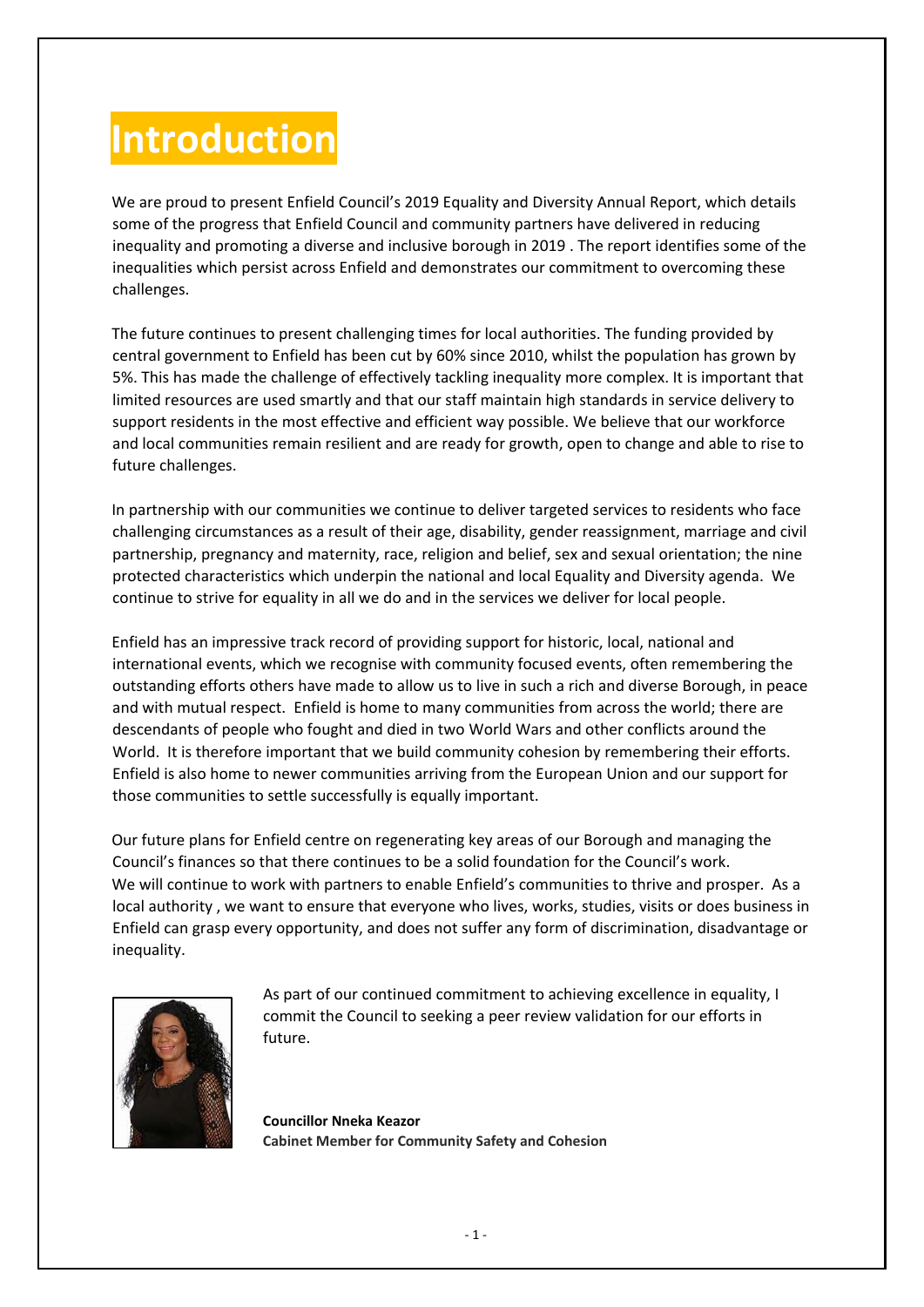## <span id="page-3-0"></span>**The Council's Vision**

Enfield Council's vision, as stated in our Corporate Plan 2018- 2022, is to create a "lifetime of opportunity for residents in Enfield'. The plan outlines how we will deliver this vision by prioritising our objectives, managing our resources effectively and exploring new, innovative ways to deliver services.

We have pledged to deliver and drive the following:

- Good homes and well-connected neighbourhoods;
- Sustain strong and healthy communities;
- Build our local economy to create a thriving place.

We are clear that for us to do this we must "embrace our diversity, culture and heritage and work on reducing inequalities to make Enfield a place for people to enjoy from childhood to old age". Therefore, we are focusing on:

- Increasing the amount of affordable accommodation for local people;
- Encouraging businesses to move to the Borough and employ residents;
- Enabling people to reach their potential by providing high quality schools and more training opportunities;
- Reducing health inequalities and improving wellbeing.

Every Council service and its employees have a part to play in our vision to provide a lifetime of opportunities for everyone and ensure that all our residents are supported to grow with the borough and share in its success. Equality and inclusion must be at the heart of everything we do as we embark on ambitious regeneration projects, grow our business sector and attract new industries.

## <span id="page-3-1"></span> **Our Equality Duty**

Local authorities have a responsibility to meet the Public Sector Duty under the Equality Act 2010. It ensures that public bodies consider the needs of all individuals in their day to day work when shaping policy, delivering services and in relation to how they treat their employees. The Act gives people the right not to be treated less favourably because of any of their protected characteristics. Public bodies need to consider the needs of the diverse groups with protected characteristics when designing and delivering services so people can get fairer opportunities and equal access to services.

The Equality Act 2010 identifies nine protected characteristics, which aim to protect people from discrimination. These protected characteristics are: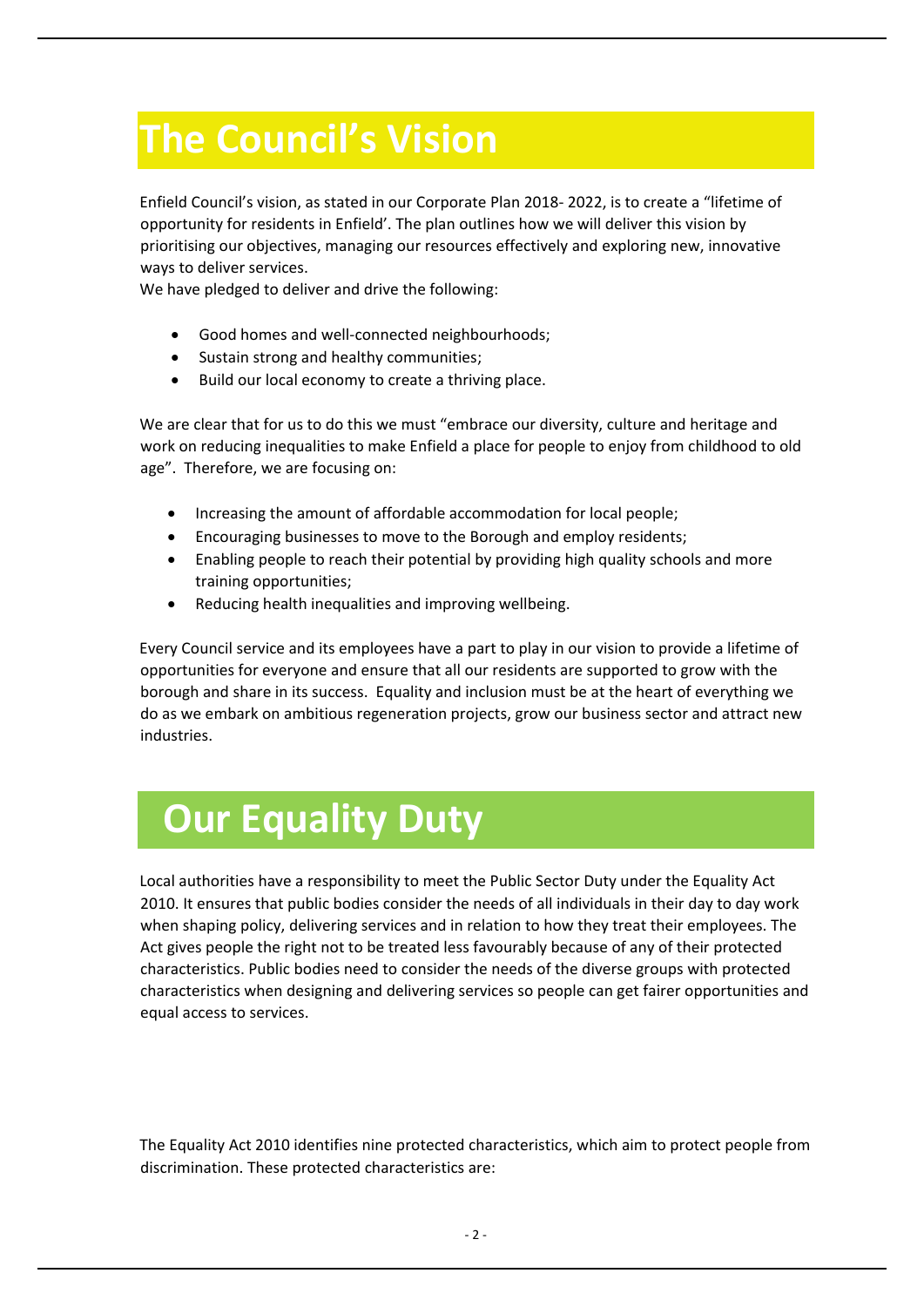

The Public Sector Equality Duty (PSED) within the Act requires public bodies, such as the Council, to have due regard to the needs of diverse groups when designing, evaluating and delivering services in order to:

- eliminate discrimination;
- advance equality of opportunity and access; and
- <span id="page-4-0"></span>foster good relations between different groups in the community.

# **Building Capacity to Improve Equalities**

The need to embrace diversity and reduce inequality is captured in our internal policies and procedures. This year, we have begun to take further measures to improve our approach to reducing inequality.

### **"Equal Enfield" Policy and Corporate Equalities Objectives**

We are currently developing *Equal Enfield*, a new Equality, Diversity and Inclusion Policy, which sets out our vision for an equal and inclusive borough. *Equal Enfield* will consider the challenges that the Council faces in tackling inequality with reduced funding and a changing demographic. The policy will act as an overarching guide for Council services as we work towards tackling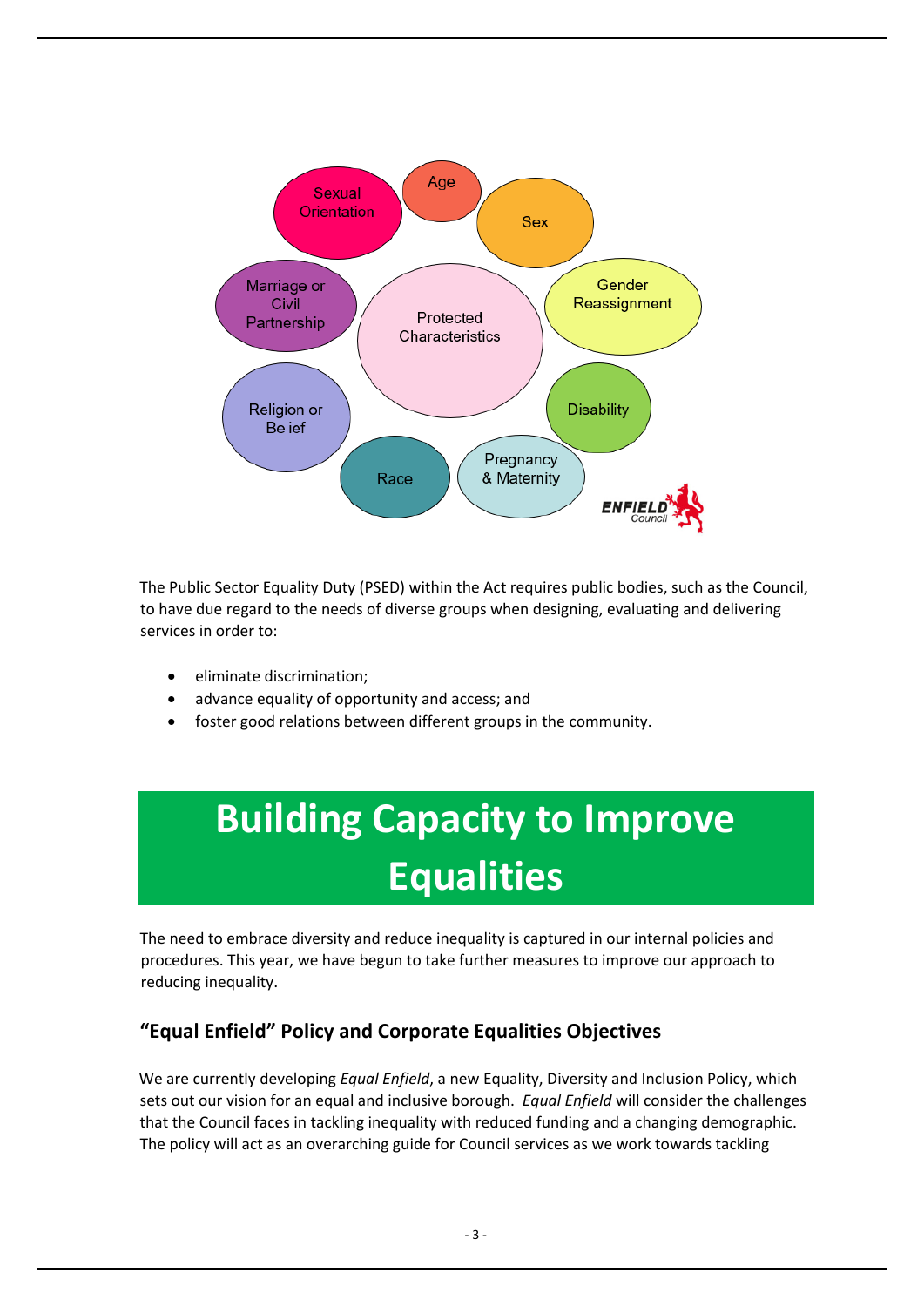inequality, and states how we will deliver on our commitment to reducing inequality as a community leader, service provider and employer.

We will also be publishing equalities objectives, which identify five areas where particular groups in Enfield are disproportionately disadvantaged and commit to reducing this inequality. The policy and equalities objectives will go out to public consultation in 2020. Once agreed by Council, action plans will be developed to achieve our equalities objectives. We will report on progress for these objectives annually.

#### **Corporate Equalities Board**

In early 2020, a new Corporate Equalities Board will be set up, made up of directors, who are setting the strategic direction for improving our approach to equality. The commitment that our senior leadership are demonstrating to championing equality will be instrumental in leading the Council's workforce to tackle inequality within their service areas. Workstreams will be set up to build capacity across the organisation to deliver on the Board's aims.

#### **Equality and Diversity Monitoring**

Equalities Impact Assessments (EQIAs) are a type of risk assessment which focuses on fairness, access and inclusion. They are used to help us assess the potential impact of changes to services, policies or practices in relation to their consequences on communities within Enfield.

The EQIA process supports decision making by helping us to ensure that positive impacts can be anticipated and strengthened, and any potential adverse impacts can be eliminated or mitigated.

Any potential negative consequences identified through the EQIA process are removed or balanced out either by changing the policy, service, process or initiative or introducing other measures alongside it.

We are currently reviewing our EQIA processes to ensure that staff are effectively assessing equality impact when making changes to services, policies or practises. We are developing a more user-friendly template and carrying out training and guidance to help staff to identify potential impact that could affect specific groups and plan mitigating actions.

# <span id="page-5-0"></span>**Equality and Diversity within the Council Workforce**

In order to reduce inequality, it is essential that every section of the local community is included in decision making and involved in community life. The most economically and politically disadvantaged groups must have the opportunity to contribute to shaping policy and service changes which will ultimately affect them. It is therefore essential that the Council's workforce is representative of the community it serves across all levels, in order to reinforce the voice of that community in important decision making.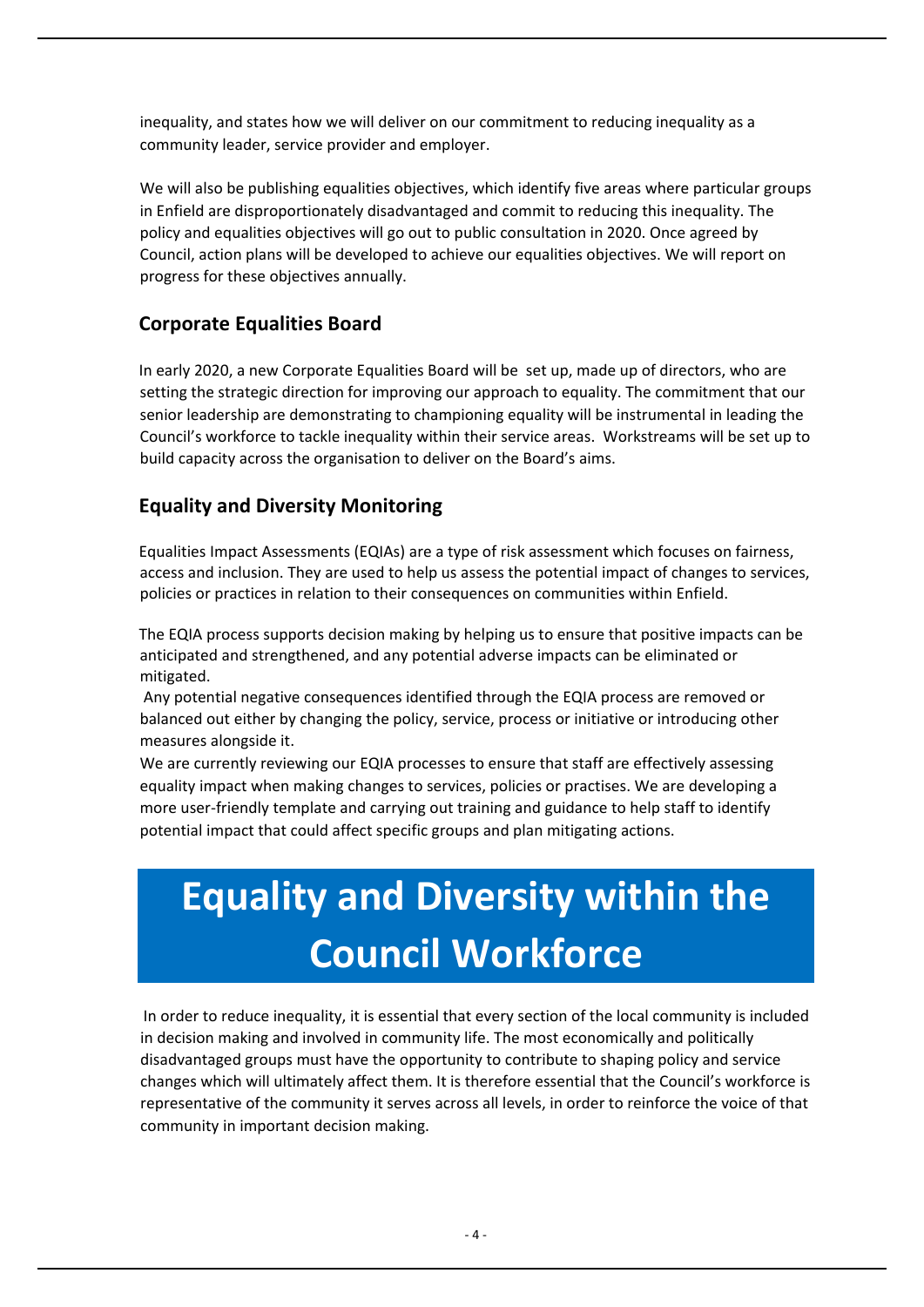Enfield Council is made up of a diverse workforce, however there remains a lack of proportionate representation from women, BME and disabled groups across the highest pay scales.

A breakdown of the Enfield Council workforce by gender, race, disability and age, as of March 2019, can be seen below.



\* This compares with 7.2% of the working population of Enfield who declared a disability in the 2011 census.

# <span id="page-6-0"></span>**Progress on Equality and Diversity Within the Workforce**

We are constantly working to recruit and support a more diverse workforce. In 2019 there has been some important progress towards improving representation and support for protected groups within our workforce.

### **Gender**

Over the past two years the Council has successfully appointed women to vacant posts within the very top tiers of our management structure. This has enabled us to increase female representation in the upper quartile as well as reducing the pay gap at this level.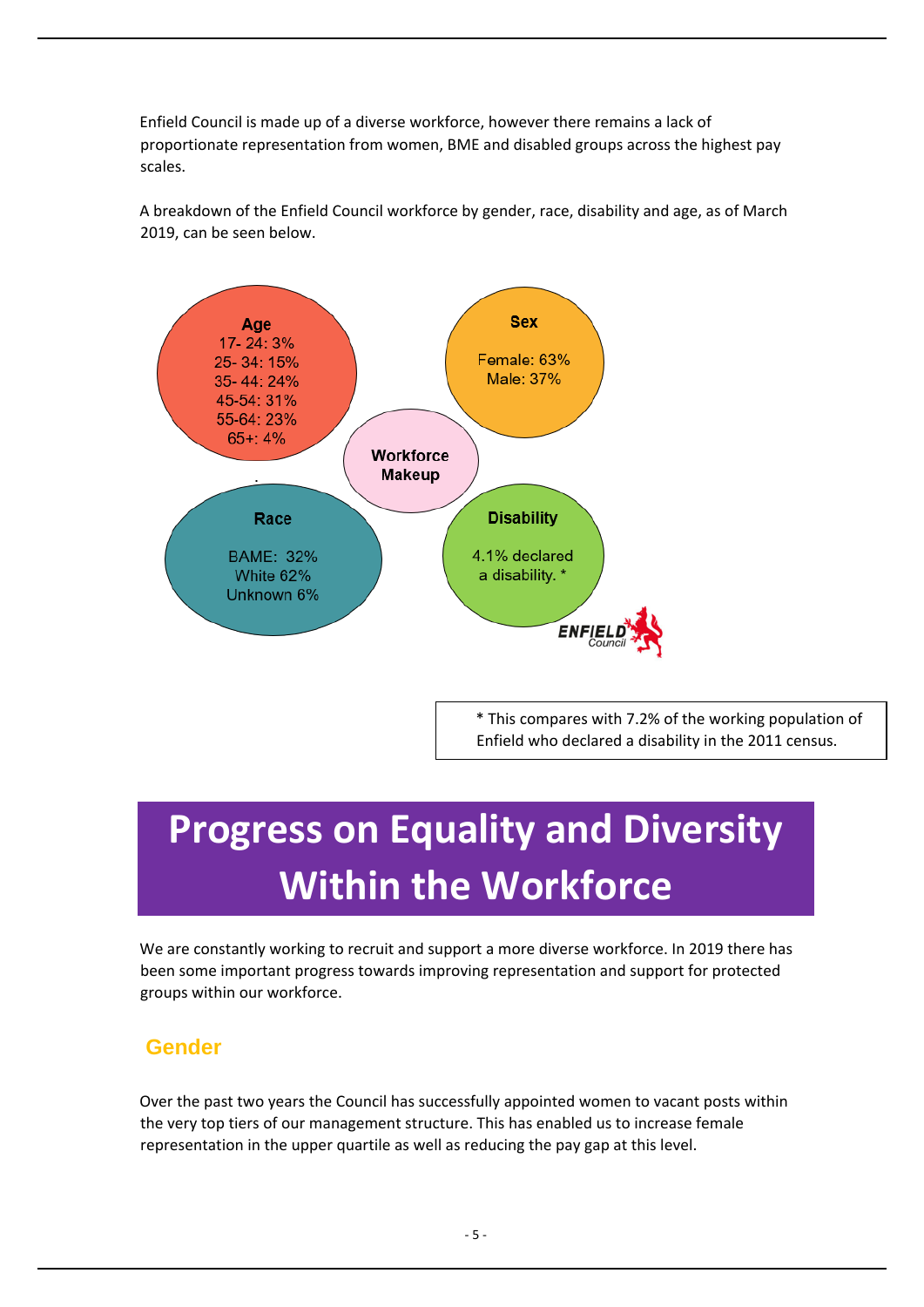The overall impact on the Council's gender pay gap has seen a gradual decrease in the mean pay gap and an increase in the median pay gap in favour of women. The 2018/19 gender pay gap report showed a mean hourly rate gap of 3.9% (as a percentage of men's hourly play). The median hourly gap however was - 6.1%. (the median rate showed women earning more).

In comparison to the local economically active population, where 47% of the economically active population are female, a greater proportion of Enfield Council's employees are female at 65%. This is greater than the average percentage of female employees across London Councils which stood at 61.6% as at March 2017.

Now in its third year, the Council's award-winning Career Returner @ Enfield programme continues to support local talented professionals who have taken a prolonged career break, to return to their chosen profession. Recognising that there is a local 'untapped' pool of talented professionals waiting to return to work, we developed Career Returners @ Enfield Programme, a six month 'return-ship' (higher-level internship). Although this programme is open to both men and women the majority of 'sandwich' carers within our society are women and the majority of applicants to this programme were women who had taken a career break to look after young children or elderly relatives.

### **Ethnicity**

As of 31 March 2019, 62% of Enfield Council employees classify themselves as White, (excluding Greek / Greek Cypriots and Turkish / Turkish Cypriots) and 32% of Enfield Council employees classify themselves as Black and Minority Ethnic (BME). This has increased slightly from 29.7% in 2018. As a benchmark, the average percentage of BME employees across London Councils is 38.4% (London Councils, 2017). 2018 Ethnicity estimates that 54.7% of Enfield's population are "BME (Including black, mixed, Asian and white other groups)".

### **Disability Profile**

As of March 2019, 134 staff, 4.5% of staff had declared a disability, a slight increase in the previous year (4.1%). This is in comparison with 7.2% of the working population of Enfield (Census 2011).

## <span id="page-7-0"></span>**Recruiting a Diverse Workforce**

The Council is keen to remove all bias and ensure all applicants are considered equally. We require all hiring managers and interview panel members to complete our internal Recruitment and Selection training to ensure they are competent interviewers and understand the risk of unconscious bias. All interview panels are required to be representative of both gender and ethnicity.

In 2018 the Council introduced 'name blind' recruitment at the short-listing stage. To ensure we reach a wide pool of candidates we advertise our vacancies on a range of job boards including Diversity Jobs specifically designed to attract diverse candidates.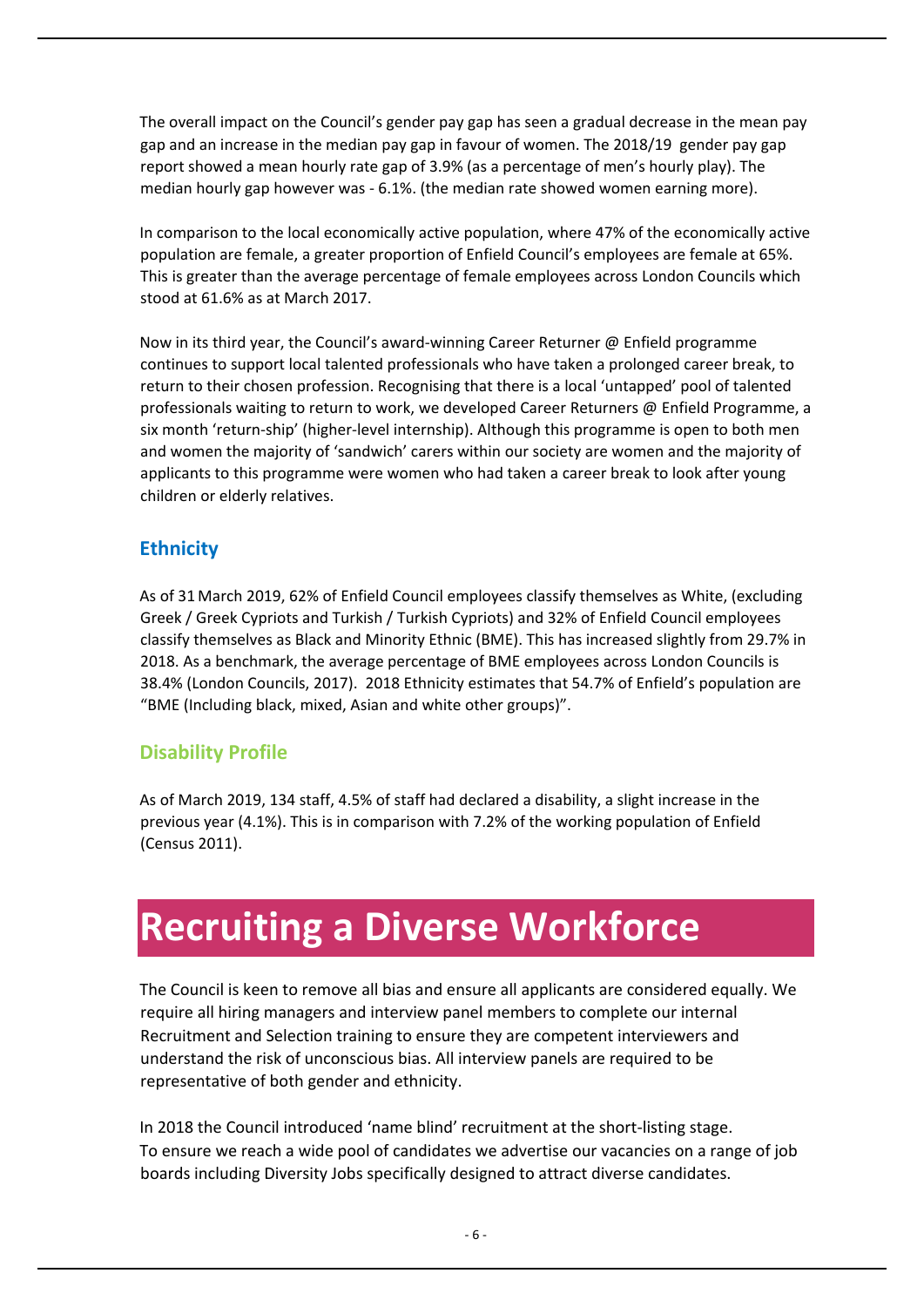## <span id="page-8-0"></span>**Supporting a Diverse Workforce**

### **Training**

Staff play a vital role in delivering services across the Borough and we continue to offer staff the opportunity to undertake a wide range of training covering subject matter such as Equality and Diversity, Unconscious Bias and Disability Awareness. Training is provided in a variety of different formats to support the preferred learning style and give greater flexibility to the individual.

### **Staff Networks**

Enfield council has a number of staff-led equalities work groups that represent various sections of the workforce with protected characteristics. Over the last year, four new groups have been established, including The Ethnic Minority Network, The Disability Working Group, The Mental Health and Wellbeing Board and the Young Professionals Network. These groups are extremely important in unlocking the potential of our diverse workforce and ensuring that staff can be supported to overcome challenges.





#### **Women into Leadership**

Women into Leadership (WiL) aims to champion the role of women leaders in the Council and to challenge the barriers that women who aspire to reach leadership roles might face.

#### **The Disability Working Group**

The Disability Working Group works to ensure that disabled staff member's perspectives are **reflected** in Enfield's policies and works to communicate issues affecting the disabled workforce.

#### **The Ethnic Minority Network**

The Ethnic Minority Network aims to remove barriers that prevent staff from Black and Ethnic Minority backgrounds from reaching leadership roles, promotes inclusion and celebrates the rich cultural heritage of Enfield's workforce.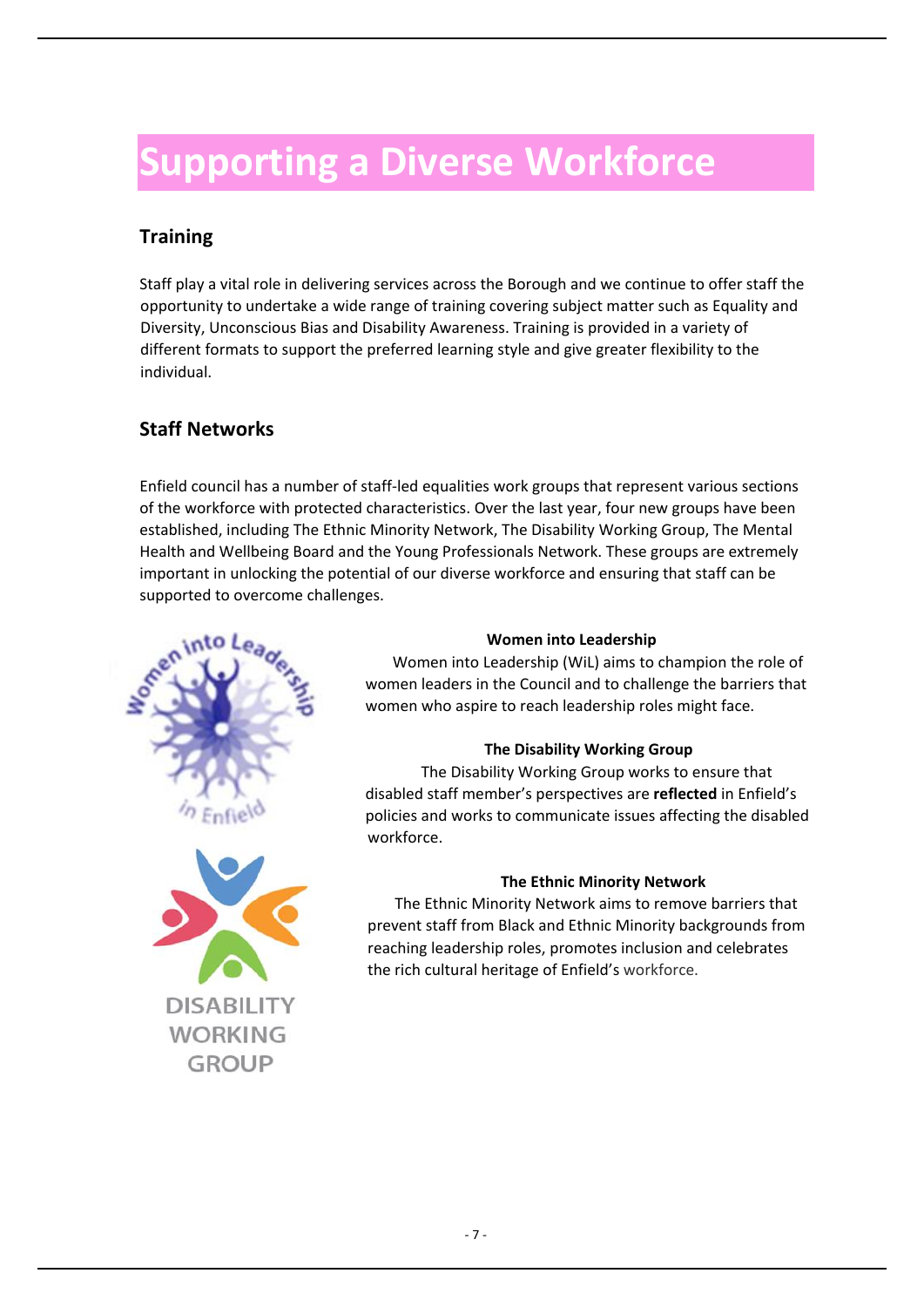

#### **The LGBT Staff Group**

The LGBT Staff Group supports and celebrates LGBT staff within the Council. It is an anonymous staff group - members are contacted via email with newsletters and items of interest regarding LGBT+ London events, and offered confidential support and guidance if needed.

#### **The Mental Health Work Group**

The Mental Health and Wellbeing staff group has been recently set up to review Enfield's current offer on mental health support and to propose initiatives that will support staff to achieve good mental wellbeing.

#### **The Young Professionals Network**

The Young Professional's Network is a professional and social community for young people in the Council to socialise, be represented, form relationships and build on their professional development skills

#### **Staff Diversity Events**

#### **International Women's Day**

Our Women into Leadership Board hosted its very first International Women's Day Conference in 2019, focusing on women leading in public service. A number of truly inspirational speakers from several fields joined a packed audience of over 170 people at Trent Park Country Club on 8 March.

The conference was aimed at professionals in public service, to help women develop initiatives, be inspired and be empowered to achieve their goals. Not only did conference delegates hear some truly inspirational stories but also had the opportunity to network with others and to reflect on their own leadership journeys.

#### **Ethnic Minority Network Talent Show**

As part of Black History Month 2019, the Ethnic Minority Network organised a free evening Showcasing local talent, including a special performance by Janet Kay, long-term Edmonton resident and the first British born female Reggae artist to have a number one hit in the British pop charts. Other acts included DJs, Enfield Harmony choir, solo artists and spoken word artists. The event was a great celebration of talent from a diverse range of cultures and communities. All donations received were donated to local ethnic minority charities

#### **Disability Awareness Day.**

The Disability Working Group celebrated Disability Awareness Day by launching a video campaign featuring staff affected by disabilities, talking about their disabilities and how it affects them in the workplace. It highlighted some of the issues that are facing our employees and areas we could improve as an organisation in order to provide better support for employees affected by disability, either directly or as a carer. The Civic Centre was decorated with balloons and an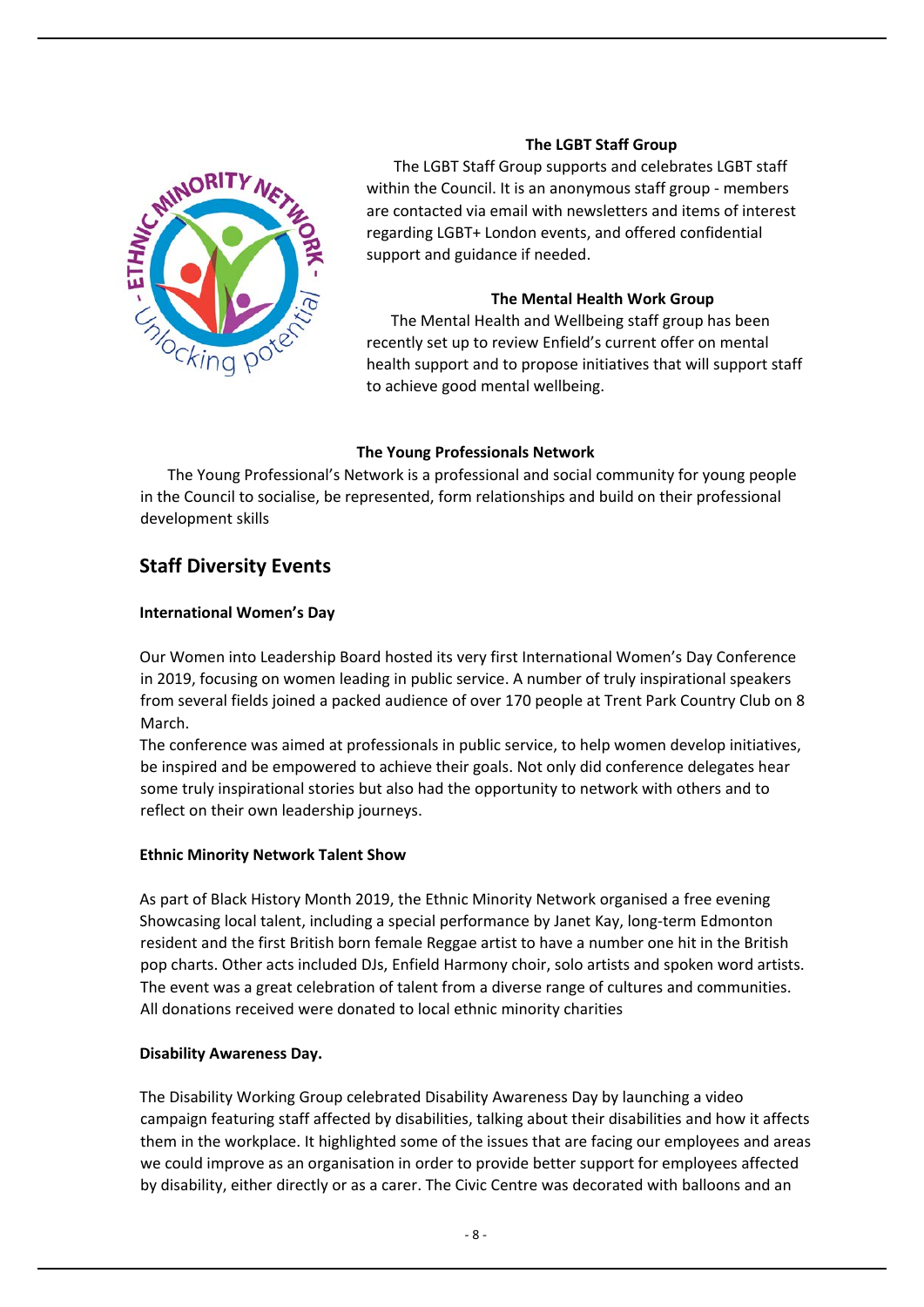information stall was set up in the canteen where staff could come to find out about the

Disability Working Group and learn some British sign language.

#### **LGBT History Month**

The LGBT staff network celebrated LGBT history month by decorating the Civic Centre with rainbow balloons, flags and balloons. The rainbow flag was also flown outside the Civic Centre. Rainbow foods were on sale in the Staff Canteen. Displays were also set up at the Town library in both the main area and the teenage section where LGBT+ related books are featured, articles on prominent LGBT+ icons and also support information.



## <span id="page-10-0"></span>**Who Lives in Enfield?**

Enfield is a diverse borough and one that is changing and growing rapidly. According to the Office of National Statistics (ONS ) Enfield's 2018 mid-year population is estimated to be around 333,869, an increase of 0.35% (1164) from 2017 to 2018.

### **Age**

The latest projections we use are the ONS 2018 Mid-Year Trend based projections. The main findings from the Mid-2018 resident ages projections were:

- Compared to the rest of London averages it has a higher number of young people aged 0-15.
- There are proportionately more children and young people under 20 in Enfield than in both London and England overall
- Enfield has a higher proportion of adults aged 20 to 44 years than the England average, but a significantly lower proportion than in London on average – unsurprisingly, given that London attracts more adults of younger working age than any other part of the country.
- Despite the increase in the percentage of over 65s in Enfield, this proportion is still lower in Enfield than in England overall in all age bands from 65-69 to 90+.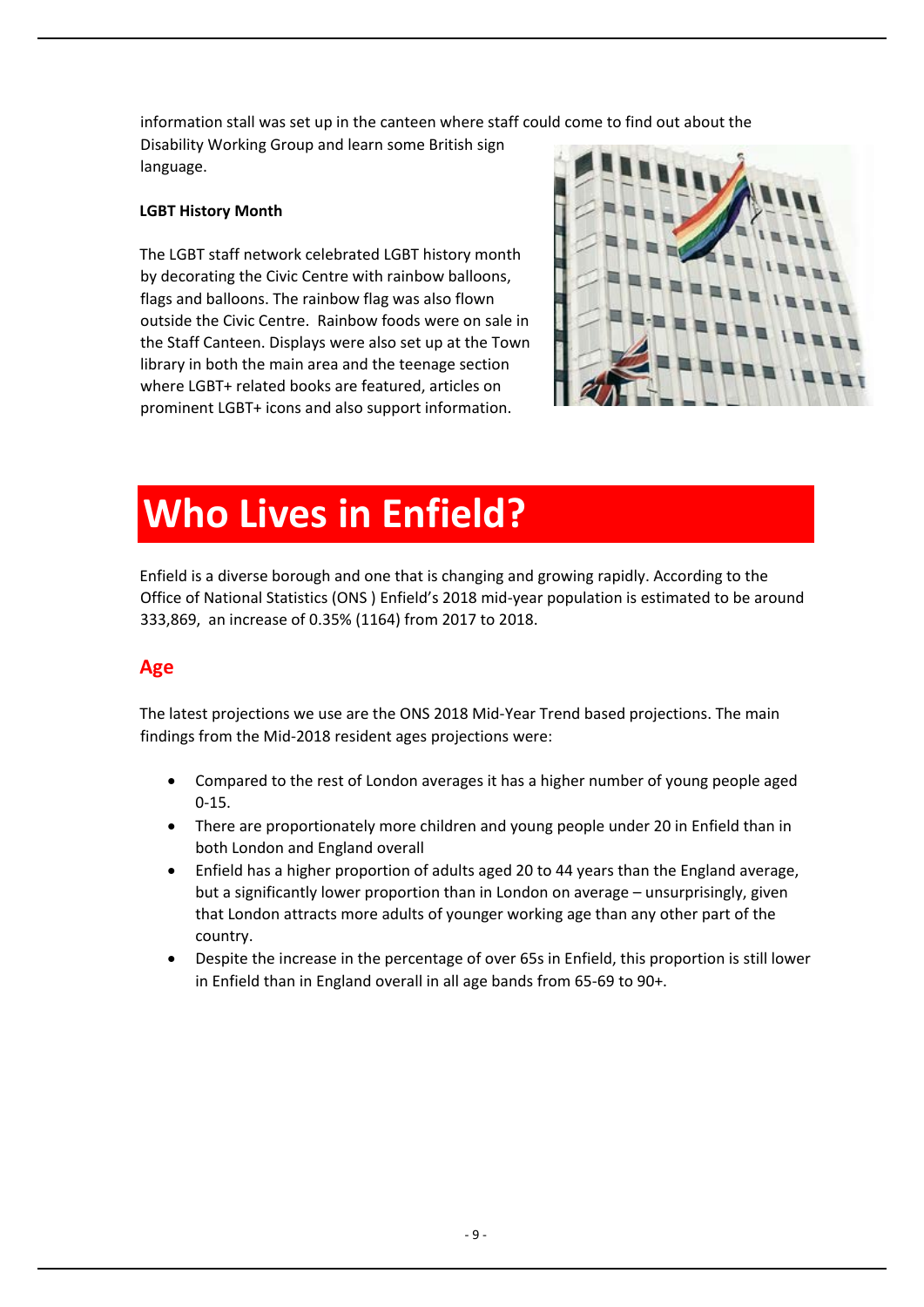

The latest projections to use are the ONS 2018 Mid-Year Trend based projections are also presented in a table below:

ONS Mid 2018-year estimates

#### **Gender**

Over 51% of Enfield's overall population is female. However, there are more males than females in Enfield in all ages up to 25 years. After this point, women outnumber men in virtually all age bands. This is particularly evident at retirement age.



ONS Mid 2018-year estimates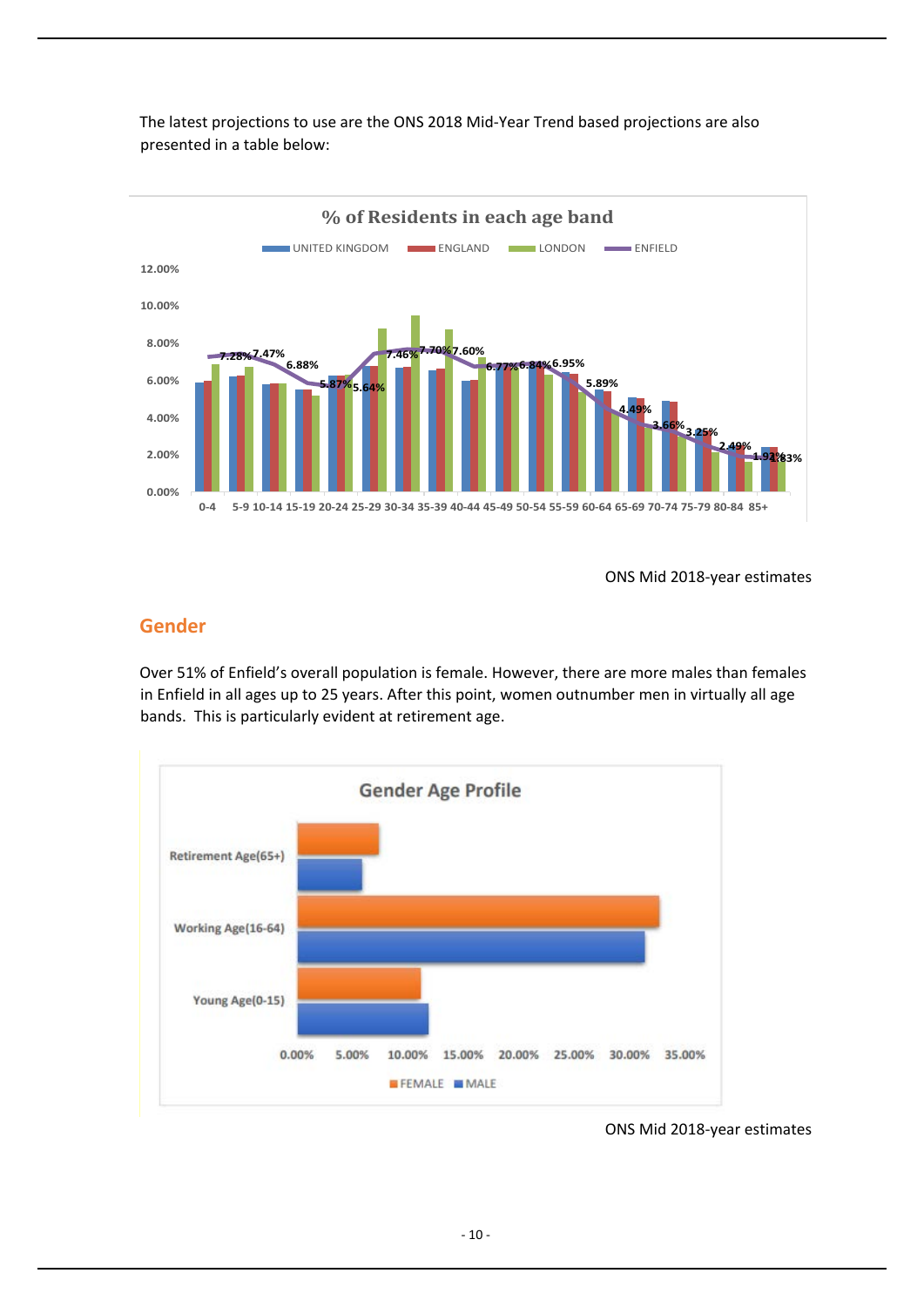### **Ethnicity**

One of the most striking demographic characteristics of Enfield is its rich ethnic diversity. Based on the 2018 Enfield Ethnicity are shown below. The top five (non English) languages spoken by Enfield School pupils are Turkish, Somali, Polish, Bengali and Albanian.



### **Disability.**

Disability estimates for Enfield's population are produced by applying the rates of disability by age from the 2011 census to Enfield's latest population projections. The results estimated were: 52101 (15.61%) people with a long term (over 12 months) health problem or disability which limits their day to day activity.

### **Religion.**

The most reliable estimates for religion are those from the 2011 Census; Christianity is the most common religion in the borough in all its different forms (53.58%). 16.69% of residents are of the Muslim faith, and 15.53% hold no religion or belief at all.

However, the ONS produces an Annual Population Survey by Religion which provides an up to date estimate based on the yearly population projections. According to the Annual Population Survey 2018, Enfield has high proportions in all the main non- Christian religions except Sikh, compared to national averages. Compared to the London average, Enfield has both a large Muslim population (16.9%) and a slightly larger Christian population (48.3%).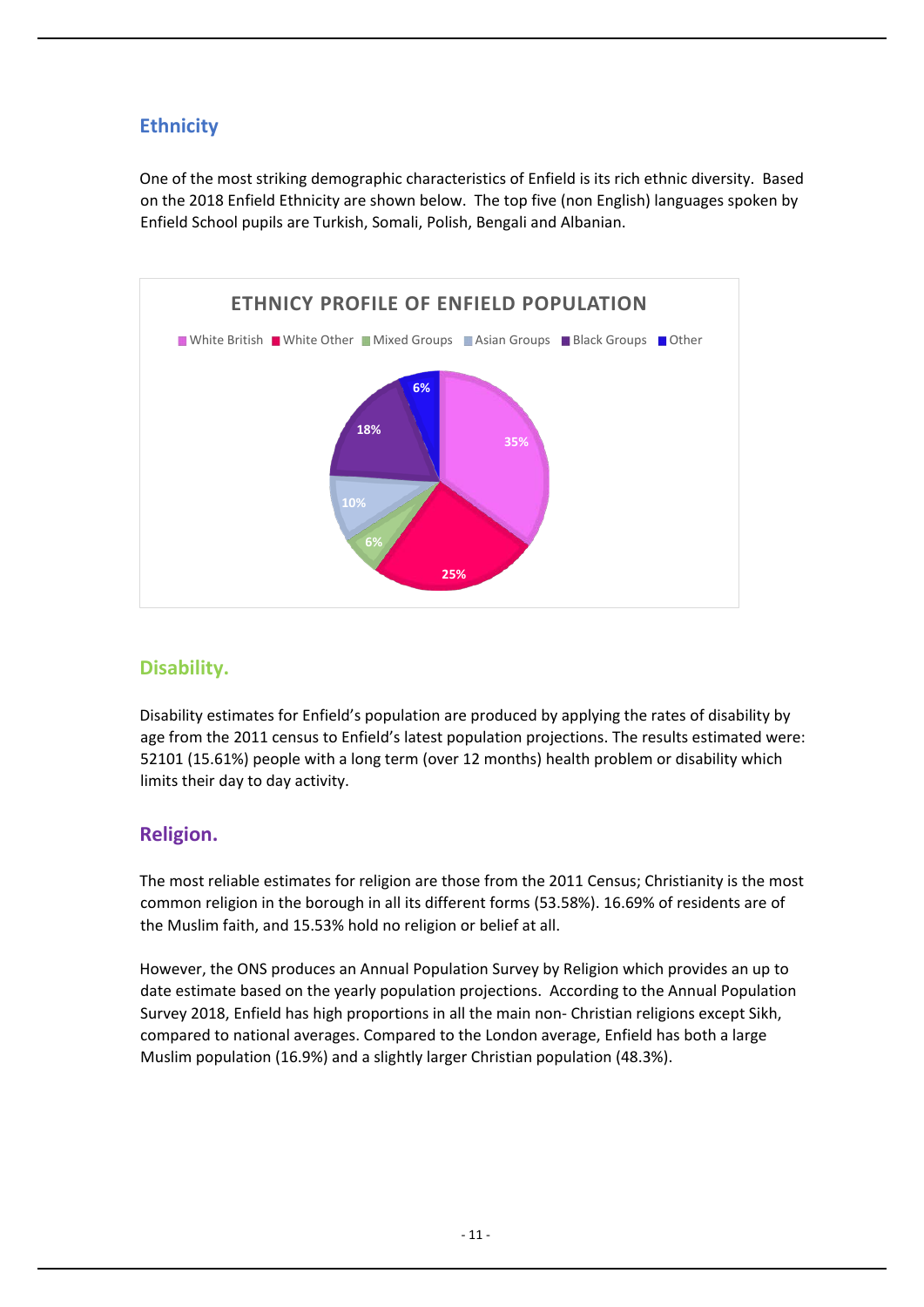### **Sexual Orientation.**

Robust data on sexual orientation is difficult to find at both local and national level. There is no specific question in the Census regarding sexual orientation; therefore, estimates of Enfield's Lesbian, Gay or Bisexual (LGB) population must be quite broad.

Stonewall (the national campaigning group for LGB issues) has suggested that the Government (DTI) estimate of between 5-7% of the population being lesbian, gay or bisexual is slightly low – they estimate the figure at around 10%.

However, ONS 2017 Annual Population Survey indicated that in 2017, around 2% of the UK population identified themselves as lesbian, gay or bisexual (LGB).

London had the largest proportion of the population who identified as LGB (2.7%), which could be associated with a relatively young and diverse population.

The population aged 16 to 24 were the age group most likely to identify as LGB in 2017 (4.2%). More males (2.3%) than females (1.6%) identified themselves as LGB in 2016.

Therefore, assuming and applying those estimates to Enfield's population of 333,869, the LGB population in Enfield may be anywhere between 6677 (Based on national estimated figures) and 8681 (based on London estimated figures) by the ONS Annual Population Survey Estimate and to around 33,387 according to the Stonewall estimate.



#### **Gender Reassignment.**

There are statistics that show the number of individuals who have undergone gender reassignment surgery in the UK. However, numbers are very small and extrapolating from them to indicate how many Enfield residents may have undergone a gender reassignment procedure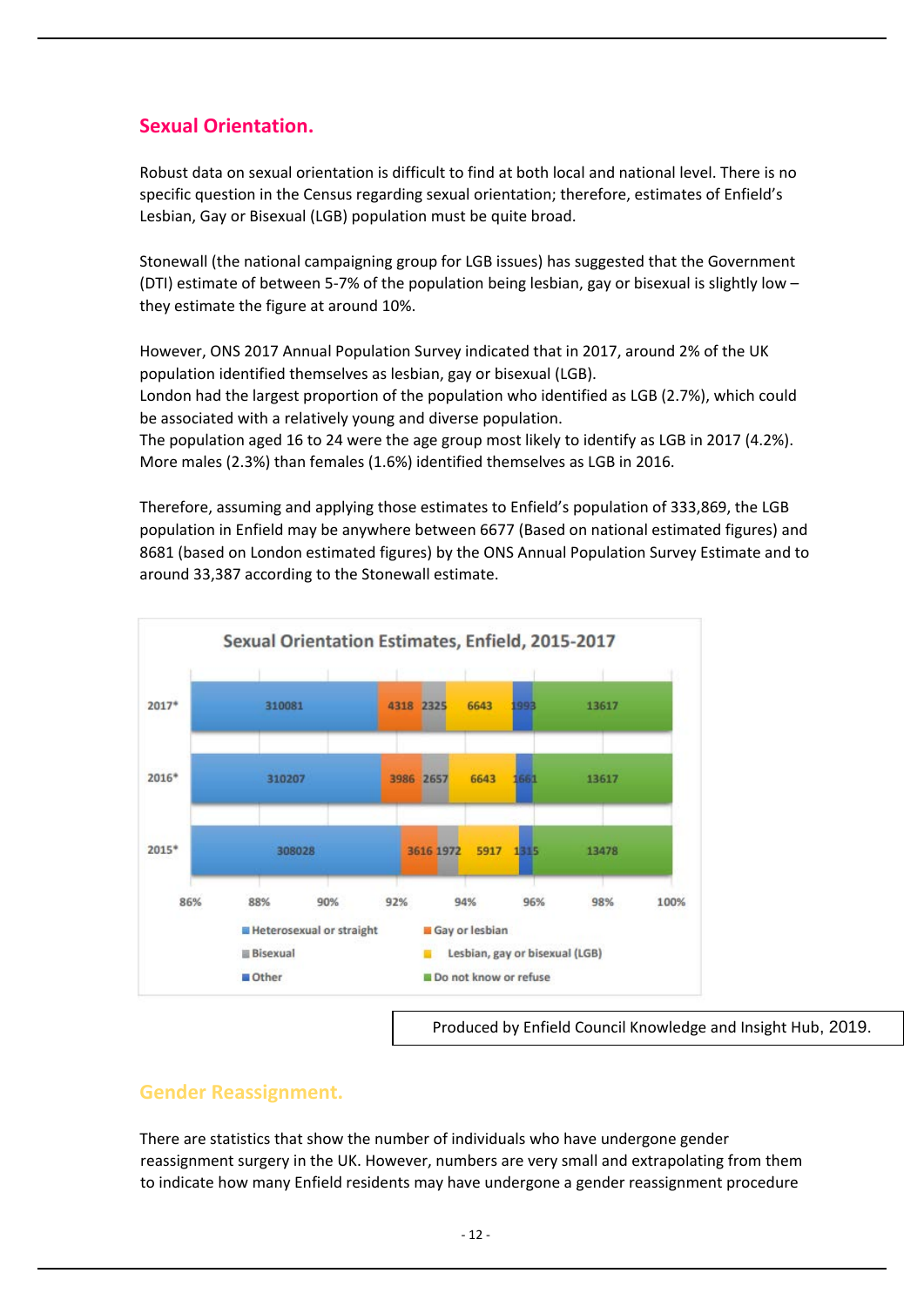is of limited use. While some Trans groups have larger and more specific datasets, these are not publicly available as numbers in some areas are such that individuals may be exposed to risk of being personally identified.

The Trans community is not limited to individuals currently undergoing reassignment surgery, or those that have completed gender reassignment – transgenderism frequently refers to both individuals who experience gender dysphoria and are compelled to transition to a gender other than that with which they were born, and individuals more broadly who identify strongly with a gender other than their birth gender and may cross dress.

Gender issues are different from sexual orientation, that is, whether a person is sexually attracted to men, or women, or both or, sometimes, neither. Trans people may have any of these sexual orientations.

The closest we can get to a local estimate is to work from the national estimate from the Gender Identity Research and Education Society (GIRES). GIRES estimates that in the UK around 650,000 people, 1% of the population are estimated to experience some degree of gender nonconformity. Many of these people may not declare their gender identity as trans and will not be captured in available data. However, information via the internet, stronger laws, more support groups, increasingly responsible media reporting and improving healthcare are contributing to rapid growth in the number of gender non-conforming people confident in being visible, especially among the young. The growth rates of those seeking medical care are +20% p.a. among adults (who currently account for the majority cases) and 50% p.a. among young people. This growth looks set to continue. About 26,000 individuals have so far sought medical care; in general practice or specialist centres, but a further 100,000 may do so soon. If these numbers are correct and Enfield's population of 332,705 were exactly typical of that population this will equate to 3,327 individuals with some degree of gender non-conformity

#### **Pregnancy and Maternity**

The latest figure for the number of births (2018), where Enfield is the usual area of residence of the mother, is 4,672 per year.

## <span id="page-14-0"></span>**Equalities Data Outcomes**

Within Enfield, overall outcomes differ considerably across different equalities groups:

In terms of **education**, girls perform better than boys in most subjects and at most levels, while boys are much more likely to be excluded. Pupils with English as a foreign language perform less well than others, but overall white and black children perform less well than children from Chinese and Asian backgrounds. Children from black backgrounds are more likely to be temporarily excluded and are more likely to have high levels of absence from school. However, as of 2019, black children are no longer over represented in permanent exclusions data. Among adults, people aged over 55 are the most likely to have no formal qualifications.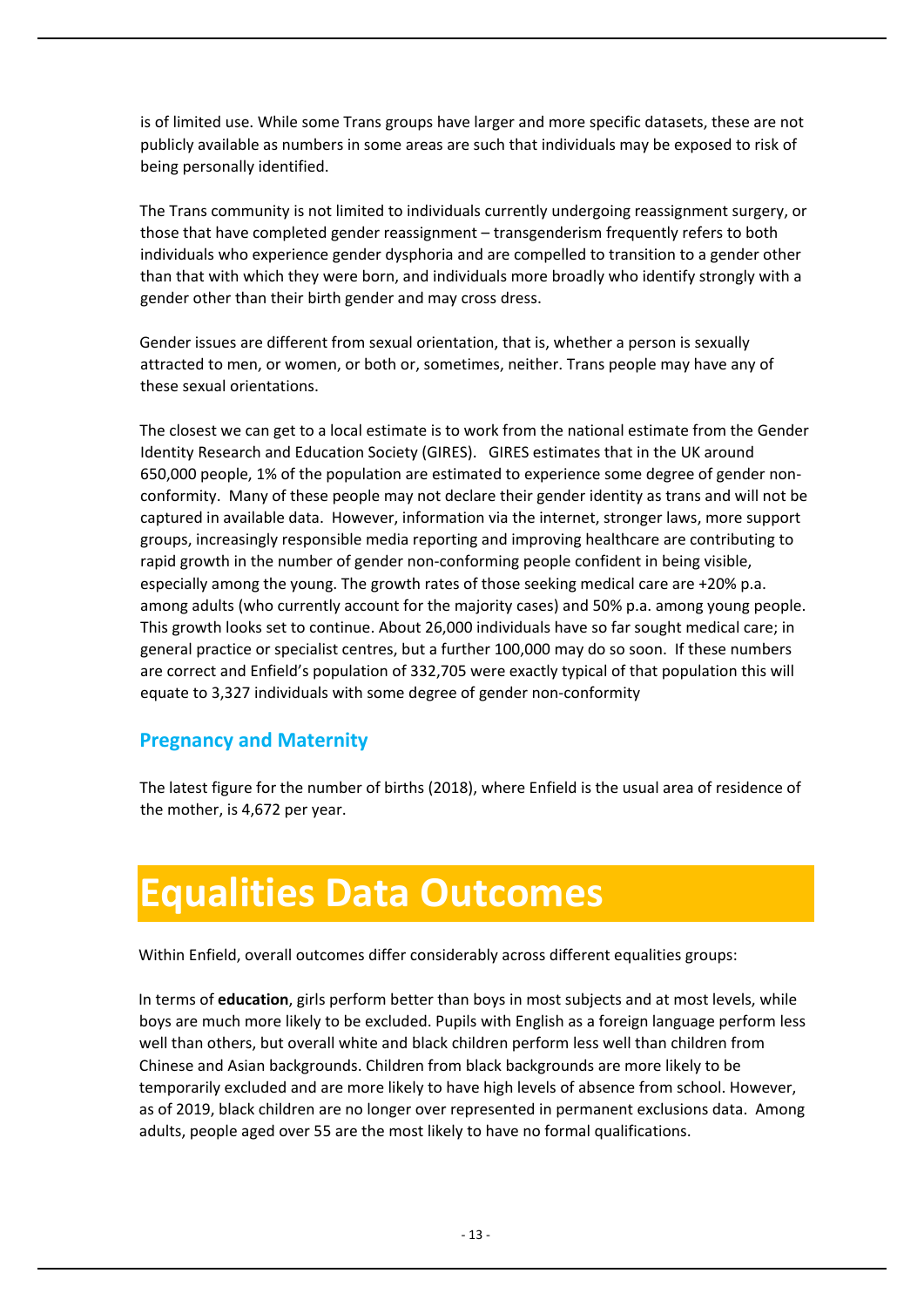**Housing** data shows that young adults are more likely to be renting privately and less likely to own their own home. Black households are more likely than other households to live in some kind of rented accommodation. Young adults with disabilities are disproportionately likely to live in social rented accommodation. Black and mixed ethnic groups are over represented in terms of homelessness acceptances and there has been an increase in recent years in the number of homelessness acceptances where disability or mental health is a factor in their situation. Women and children are the most likely to be on Enfield's housing register, looking for a suitable home. People from some minority ethnic groups, including black African and Turkish, are also disproportionately represented on the housing register.

With regards to **employment,** working age women are much likely to be in work than men and women in work are less likely to be managers/directors. Among Enfield's large businesses, the gap in median pay has closed slightly – in 2017/18, 62% paid men more, and this had dropped to 59% by the end of 2018/19.

However, the gap in mean pay has risen significantly with over three-quarters of large employers paying men higher mean pay. The picture appears to be that where women have made gains among rank-and-file employees, the highest paid men seem to have increased their advantage over their female counterparts, or possibly there are simply more of them.

People from black and mixed ethnic groups are much more likely to have never worked or to be long term unemployed. People with disabilities are proportionately less likely to be in managerial and professional occupations and proportionately more likely to have never worked or be long term unemployed.

# <span id="page-15-0"></span>**Community Campaigns and Achievements**

Enfield Council has been working to promote community cohesion and advance equality throughout 2019. Some of our work this year has included…

### **Enfield Poverty and Inequality Commission (EPIC)**

In summer 2019, we created an independent commission to understand the causes of poverty and inequality in Enfield and to find local solutions.

The commission reviewed data and engaged with residents and organisations through meetings, events, focus groups and interviews.

The commission finished its work in December 2019 and made a series of recommendations they believe will help Enfield Council and local partner agencies address the issues of poverty and inequality in our borough.

It also made a clear recommendation that central government should reflect on how the public sector, including local authorities, are funded in future.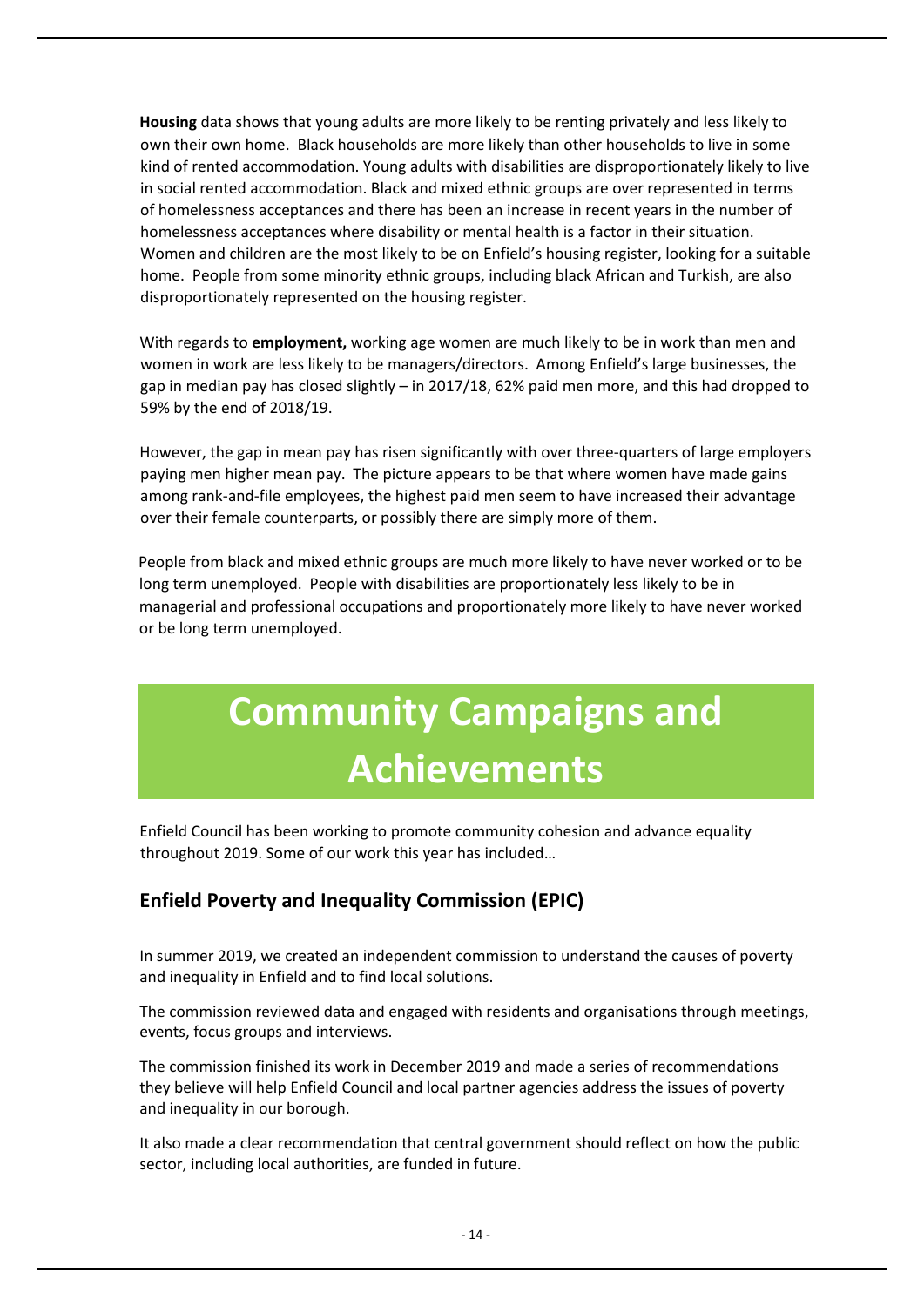The final report of the Enfield Poverty and Inequality Commission was launched at the House of Lords in Westminster on Monday 20 January 2020.

The next task will be for Enfield Council and its partners to consider how best to carry out the recommendations.

#### **Young People**

#### **Inspiring Young Enfield**

Thanks to successful Council funding bid, community groups will work together to help disaffected young people in Enfield reach their full potential, with £1.3million of Greater London Authority funding.

The project "Inspiring Young Enfield" will see Enfield Council co-ordinate the activities of 20 community organisations to provide help and support to around 5,000 young people living in the borough's most deprived areas over the scheme's three year lifetime.

The projects, funded by the Mayor of London's Young Londoners Fund, will aim to reduce crime, increase social cohesion and integration, improve job prospects and help young people make good life decisions.

#### **Enfield Summer University.**

Enfield Council ran a relatively successful summer youth offer in 2018, however based on recommendations, a consortium was formed which included head of services and voluntary groups to develop the summer youth offer for 2019.The aim of the consortium was to develop a robust youth offer which would target the various different needs of young people who live in Enfield; engage young people in positive activities and reduce crime and disorder.

The consortium worked with the Youth Development Team (YDU) to deliver the summer programme. The YDU was provided with £110,000 to deliver a summer youth offer for 2019. It was agreed the vehicle in which the Youth offer was to be delivered was via the previously successful Summer Uni brand.

A key component of the Summer Uni programme was the involvement of young people in its design and delivery. A Young Leaders Panel was set up, which had various responsibilities including design of the brochure and selection of the courses offered. The Young leaders scheme involved the training of young volunteers to support with the planning and delivery of the courses.

The overall aim of Summer Uni was to provide a quality youth offer across the Enfield Borough but also focus on certain area of deprivation. The courses ran over a 5-week summer holiday period from Monday 29<sup>th</sup> July to Friday 30<sup>th</sup> August 2019, providing a variety of positive activities, mostly with an educational aspect or focus. The summer university 2019 had very good feedback from the young people and parents who attended. There was a total engagement of 545 individual young people via the Summer UNI programme.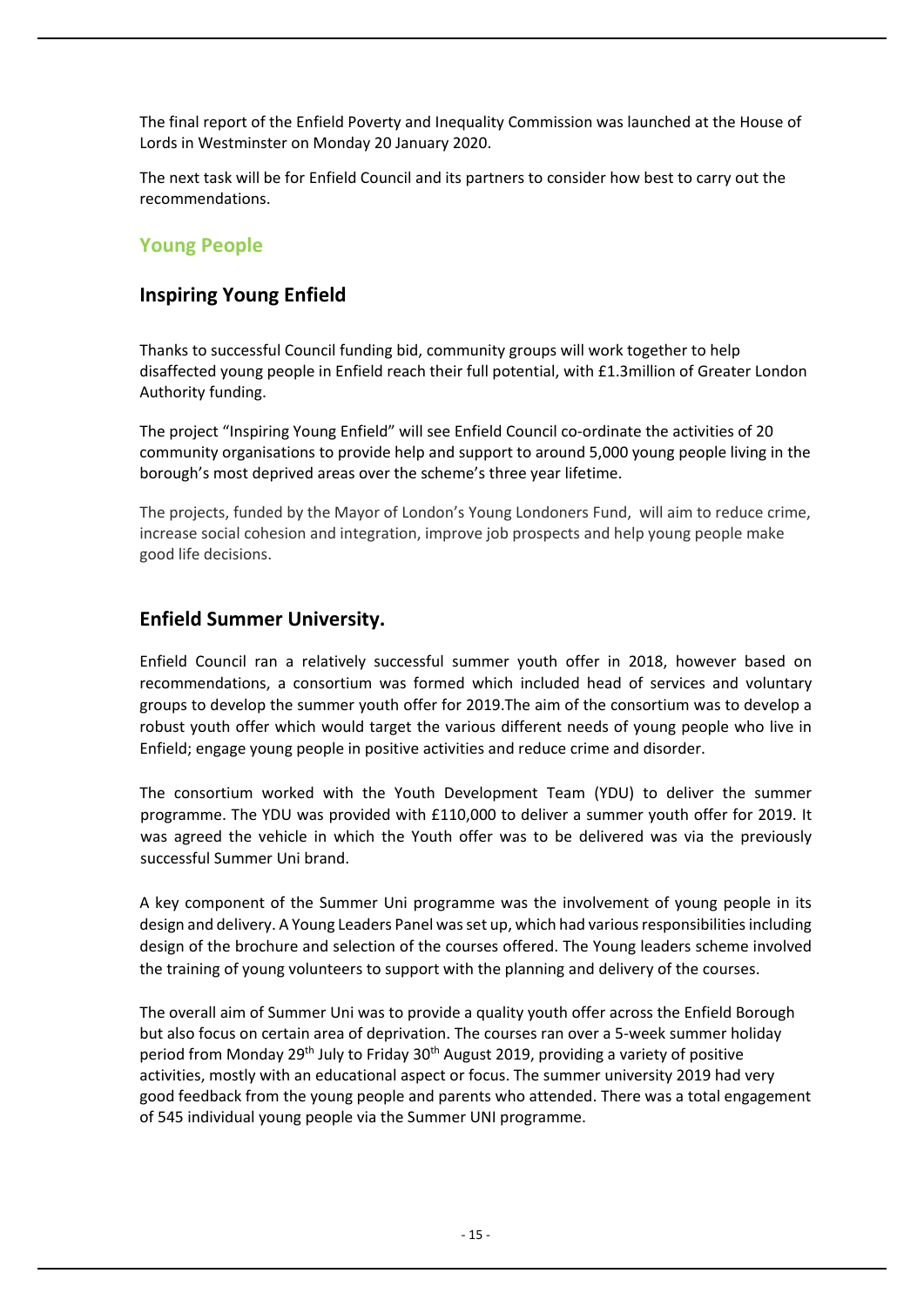### **Safeguarding Adolescents from Exploitation Strategy 2019- 2022**

Enfield Safeguarding Children's Board (ESCB), has launched a new strategy to prevent and tackle exploitation and abuse of adolescents in the borough. It sets out our collaborative arrangements to ensure that preventative and protective mechanisms are effectively safeguarding young people from harm, and for supporting victims.

### **Employment**

### **Apprenticeships**

The Council's Apprenticeship team is proud of its achievement to have supported the highest number of apprentices with disabilities we have ever had. Work has been put into ensuring that recruitment days are accessible, and that support, and reasonable adjustments are in place early. Staff encourage apprentices to disclose disabilities and work to ensure that the appropriate support mechanisms are in place, including liaising with Access to Work where appropriate.

The other great achievement is that the ratio of BME to non-BME groups are almost equal, again exceeding corporate ratios.

2019 has seen the Chief Executive actively promote apprenticeships to staff and a new head of service has driven to promote apprenticeships at Senior Leaders meetings.

#### **Supported Internship Programme**

The supported internship program is a commissioned service designed to support young people with learning disabilities get into employment. 34 pupils were on the program in 2018/19. 21 of these students went straight into paid employment, whilst 11 went on to study or extended their internship. The Council took on 4 permanent employees from the Supported Internship scheme this year.

### **Meridian Water**

The Meridian Water Employment strategy sets the framework to deliver our employment outcomes that benefit local people. Our equality aspirations stem from this and will be developed as we begin to deliver activity on the ground, starting in the spring of 2020. The Employment Strategy seeks to create 6,000 high quality jobs at Meridian Water for local people. The Meridian Water Project will provide 10,000 homes and create 8.2 hectares of parkland in the Lea Valley.

As well as the 6,000 permanent jobs, it will also create an additional 1,000 jobs on areas of the site awaiting redevelopment and the project will create a further 1,000 construction positions each year over the 25 years it will take for the project to be completed. Ensuring access to these jobs is fundamental to our objectives. A new Construction Skills Academy will be built to train local people, provide onsite work experience, and host visits from local schools and colleges with a target of no less than 25% of all construction jobs going to local people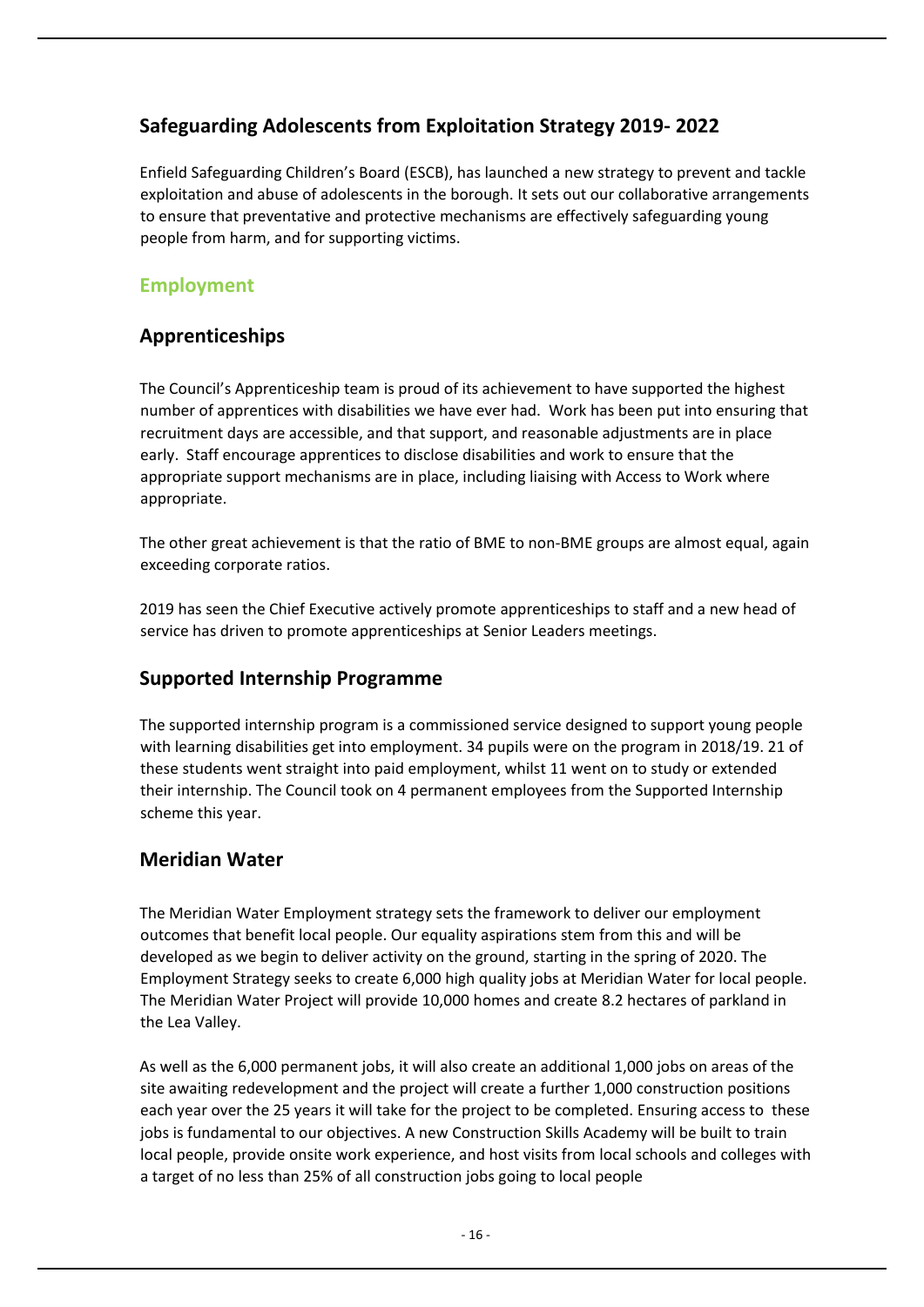One in ten people on site will be construction apprentices, learning skilled trades from a combination of on the job experience and day release for college study. Developers and new Business Tenants will be asked to sign a "Local Employment and Skills Charter" setting out how they will work with the Council to create high quality jobs and training opportunities for local people. We will be targeting long term unemployed people, 18 to 24 year old NEETs (Not in Education, Employment of Training) and ex-offenders. We will also target increasing the number women in the construction industry and target Black, Asian and minority ethnic groups to gain access to the construction industry and high-quality jobs that will be delivered as part of the Meridian Water Project. Once the strategy is approved an action plan will be further developed to deliver on our equalities objectives.

### **Homelessness**

### **Enfield Winter Night Shelter**

A night shelter providing specialist support and accommodation for rough sleepers in Enfield over the winter months opened its doors. The shelter managed by Enfield Council, as part of its rough sleeping service, is located on the Claverings Industrial Estate in Edmonton. The shelter is funded by grants worth £136,575 from the Greater London Authority and the Government. A guest at the shelter said, "this shelter has allowed me the time and energy to focus on other areas and sorting out some problems and is giving me the opportunity to focus on the next stages of my life".

#### **Preventing Homelessness and Rough Sleeping Strategy**

A new "Preventing Homelessness and Rough Sleeping in Enfield" Strategy has been published which sets out the Council's plans for reducing homelessness between 2020-2025 by taking preventative action to support people to stay in their homes rather than moving into temporary accommodation and ensuring people with specific needs and requirements are met. This strategy will be driven by a new, multi-agency Homelessness Prevention Partnership Board, which was set up in January 2020.

#### **Homelessness Transformation Programme**

Underpinned by the principles set out in the Preventing Homelessness and Rough Sleeping Strategy, Enfield has been developing the Homelessness Transformation Programme. The Homelessness Transformation Programme is a multi-agency approach to enable everyone access to a stable, secure and decent home. Enfield has a unique problem compared to the rest of London; we have a lower proportion of social housing, a large private rented sector and the 2<sup>nd</sup> highest number of households in temporary accommodation.

Set to fully launch in September 2020, the Homelessness Transformation Programme will look to reduce the levels of homelessness through four workstreams:

- 1. Allocations Policy Redesign We have redesigned the allocations policy to better shape resident's behaviour and work with us to prevent homelessness.
- 2. Homelessness Service Redesign This workstream focuses on upstream prevention to decrease the risk of homelessness much earlier on.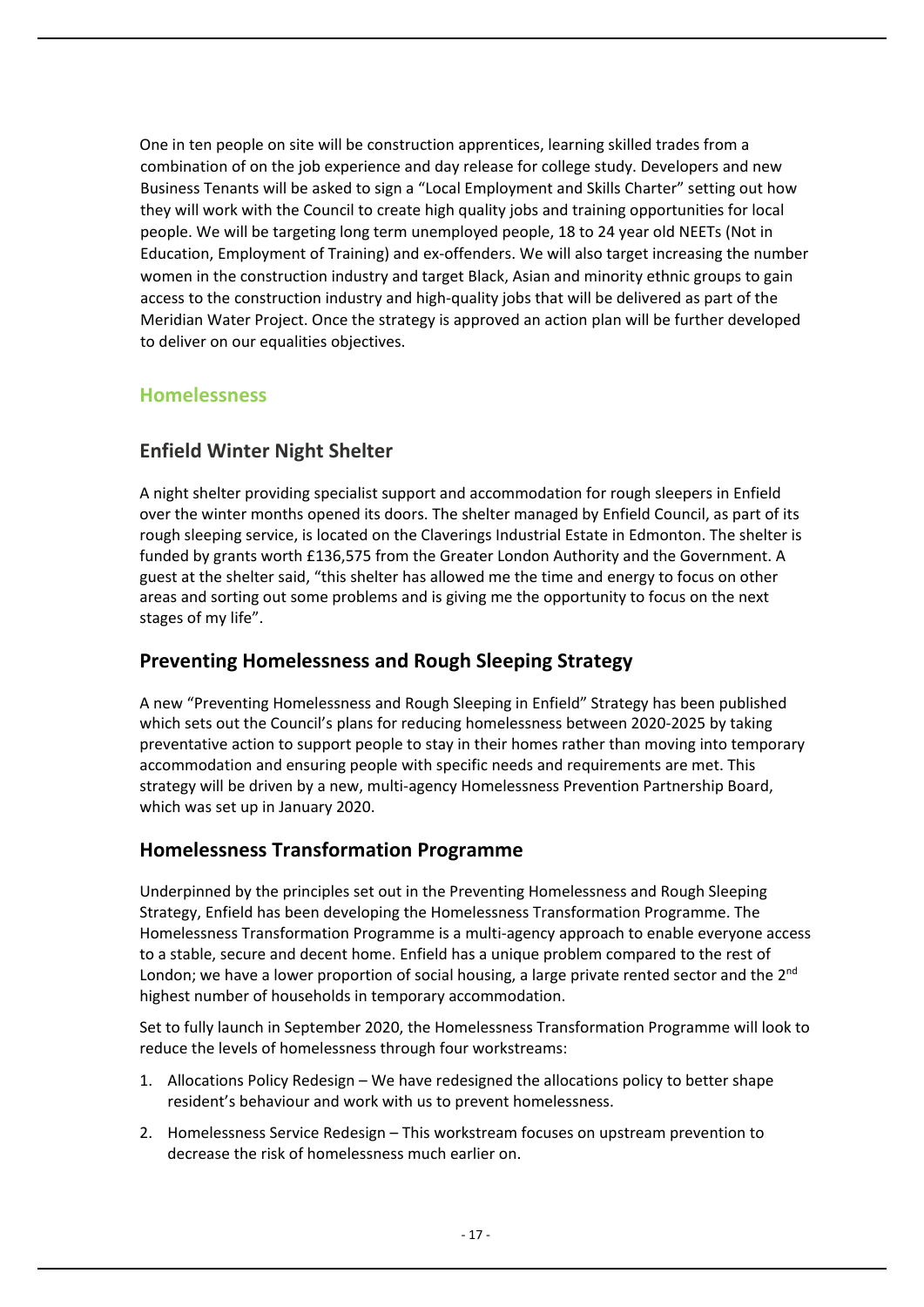- 3. Working with the Voluntary Sector We are working with Enfield Voluntary Action to improve the range of resources available to support homeless people.
- 4. Shaping the Housing Market Through this workstream we are intervening directly in the housing market to improve access into the Private Rented Sector for our residents

#### **Health and Wellbeing**

#### **Joint Health and Wellbeing Strategy**

A new Health and Wellbeing strategy has been developed which sets out our long-term vision for reducing health inequalities in Enfield between 2020 and 2023. Over the next three years, we are focusing our partnership work on making the healthy choice the first choice for everyone in Enfield. This joint strategy focuses on the collective action we are taking to prevent negative health outcomes. A public consultation was carried out to find out the challenges facing our residents and how our residents think the Council can help them to live healthier, well connected lives.

#### **Healthy Enfield: Move more**

Move more is a campaign to encourage people in Enfield to do more physical activity, raise awareness of how much exercise people should be getting and publicise the health benefits of exercise. This campaign also raised awareness of the available resources for physical activity in Enfield.

#### **Ask SARA**

The aim of Ask SARA is to enable residents to live independently in their own homes for longer. Benefits include reducing the number of residents in care homes, reducing pressure on the Council and NHS funds, saving money and the community having happier and more independent older people. The campaign is set to continue.

#### **Adult Abuse, recognise it, report it**

The purpose of this campaign is to raise awareness that safeguarding is everybody's business. Adult abuse can happen to anyone, anywhere, and the responsibility for addressing it lies with all of us. This is a statutory requirement so the campaign will continue to run through Council publications and social media.

#### **Cycle Enfield**

Enfield is a rapidly growing borough that faces challenges of increased traffic congestion. It also has one of the highest rates of childhood obesity in London. Works have been ongoing throughout 2019 to deliver "Cycle Enfield". Cycle Enfield is a project which aims to promote active forms of travel in the borough, to address health inequalities and provide an affordable means of travel for all. Cycle Enfield is funded via a substantial grant from the Mayor of London and Transport for London through the Mini Holland Programme.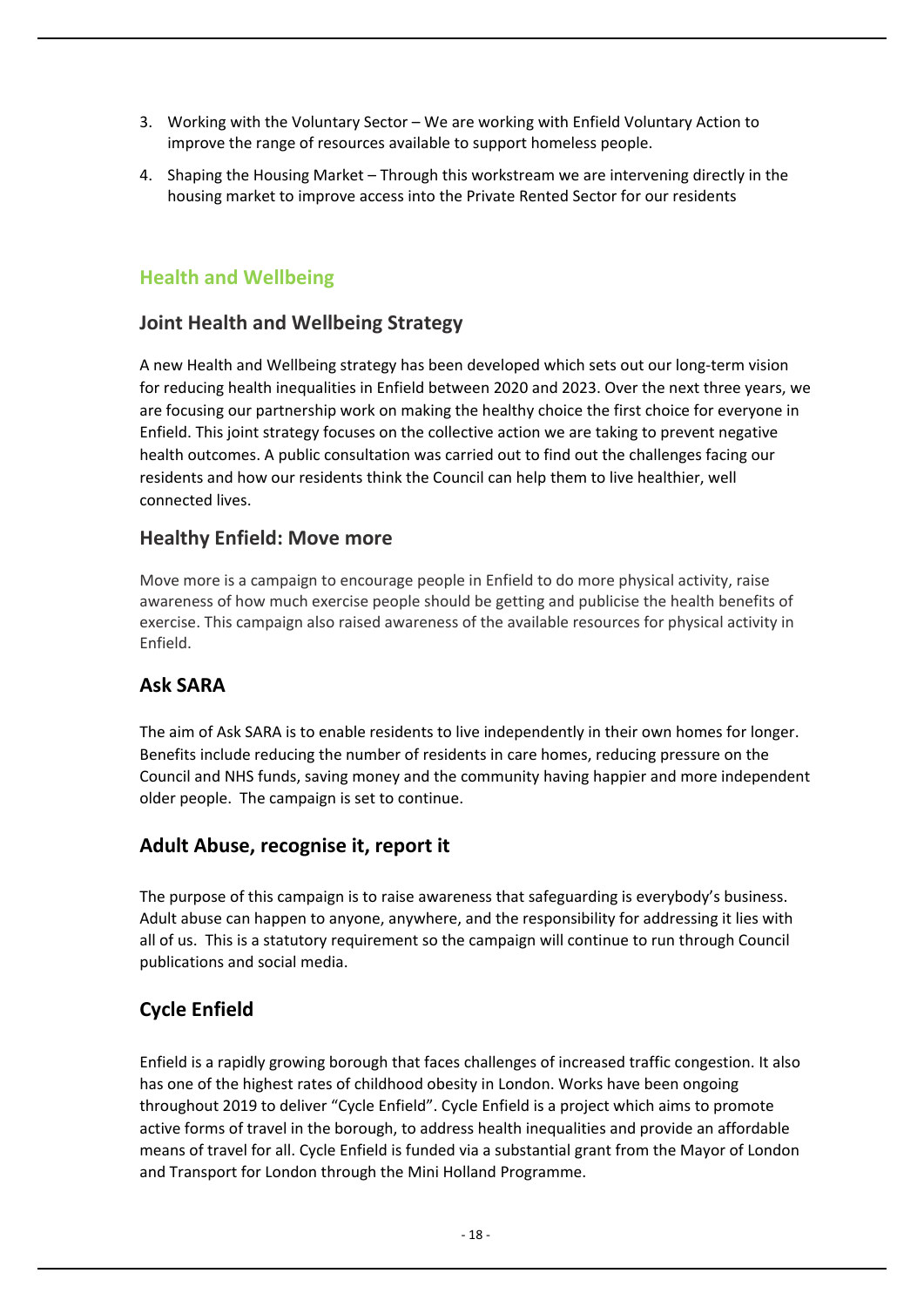In the last year Cycle Enfield has secured a further funding award of 120,00 from Transport to London's cycle parking improvement plan.

This will enable the Council to provide a further 180 secure cycle parking spaces to residents, protecting their bicycles from damage and theft

#### **Fuel Poverty**

#### **Energy Efficient Council of the Year**

The Council has been awarded Council of the Year in the hotly contested Greater London Energy Efficiency Awards. This recognises the work that has been done to help homeowners reduce their energy bills, tackle fuel poverty and reduce carbon emissions. In its submission, the Sustainability team at Enfield Council highlighted the work that has been conducted over the last five years to develop a fuel poverty strategy through a variety of projects.

## <span id="page-20-0"></span>**Working with Partners**

#### **Enfield Racial Equality Council. (EREC)**

Enfield Council has continued its longstanding relationship with the Enfield Racial Equality Council and continued to meet regularly throughout 2019. Items discussed during 2019 included reducing homelessness, universal credit, food poverty, air pollution, mental health provision for BME communities, social prescribing, prevention through education and the local plan, amongst other issues.

Enfield Racial Equality Council celebrated diversity in Enfield throughout the seasons with "Together 4 All Seasons" networking events where attendees were encouraged to explore what the seasons mean to them and how they are celebrated by different communities and cultures. The first, spring event launch was hosted by the Mayor of Enfield, Cllr Kate Anolue.

#### **Enfield Youth Parliament (EYP)**

The Enfield Youth Parliament (EYP) is a group of 11-19 year olds elected to represent young people in Enfield to make sure their voices are heard. We held an Enfield Youth Parliament (EYP) election in November 2019. Fifty five representatives were elected on to the Youth Parliament from over twenty schools and youth centres across the borough. We had our first meeting in January where representatives worked on priorities for their two year term. These are as follows:

- 1. Mental Health
- 2. Integrating young people in to the community
- 3. Environment
- 4. Jobs & training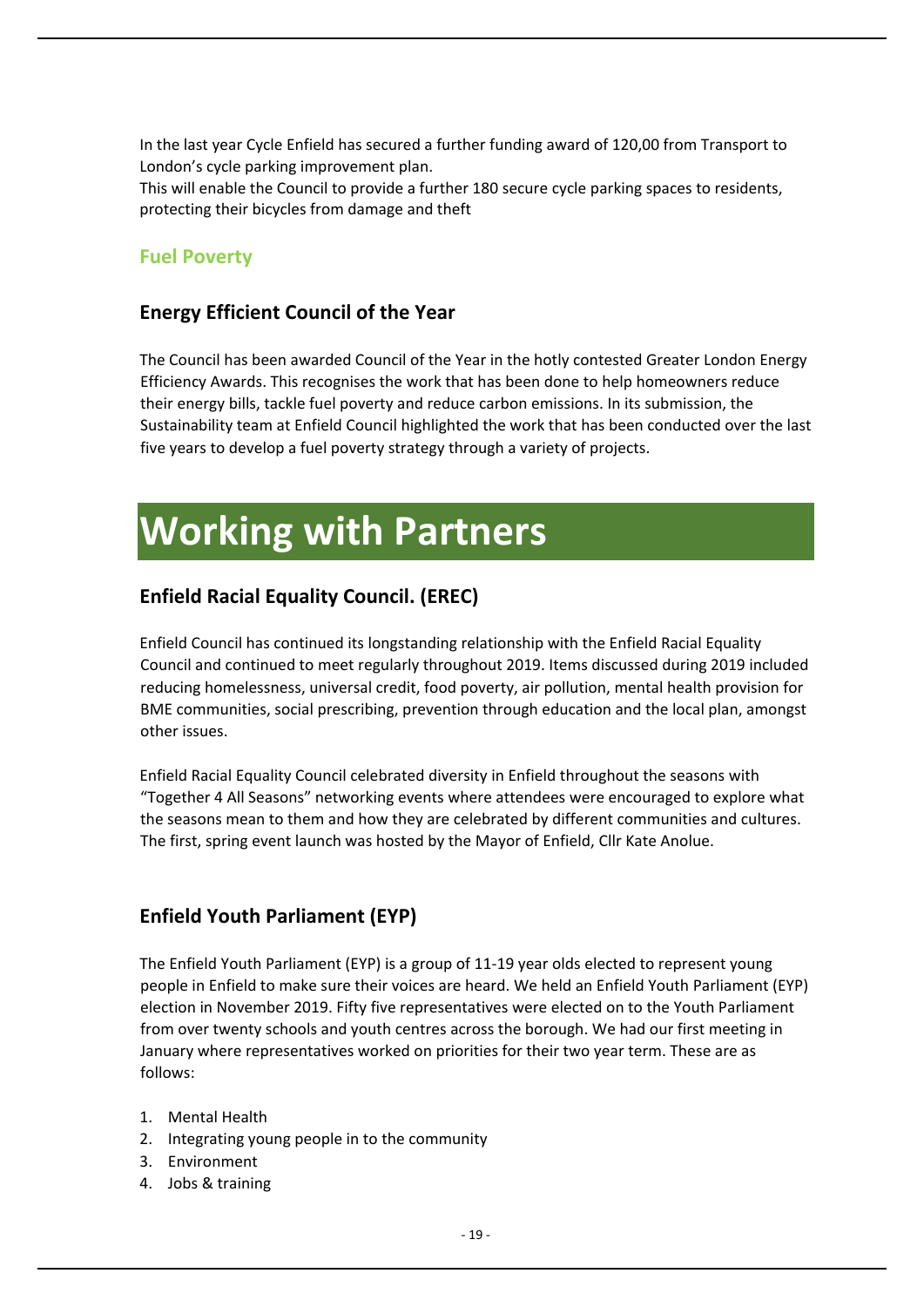- 5. Tackling Inequality
- 6. Prevention of Youth Crime
- 7. Improving health in young people
- 8. Enfield youth magazine/media
- 9. Accessibility to services

The EYP are continually looking for new ways to help tackle their priorities and make Enfield a better place to live, as well as making sure the voices of young people are heard.

#### **Enfield Young Mayors**

Two young mayors were elected in May 2019 to help the Council work more closely with young people and deliver a lifetime of opportunities in the borough.

The roles of Young Mayor and Deputy Young Mayor are to represent the interests of Enfield young people to politicians, residents, public services such as the NHS and the wider community so that services and policies meet the needs of everyone.

The young Mayor scheme, the first of its kind in Enfield, was suggested and taken forward by the current Mayor of Enfield, Cllr Kate Anolue.

Cllr Anolue said: "I am delighted we have two passionate, intelligent and dedicated young people who represent the views of the younger generation in Enfield.

The Council created the new roles to enable the Council to work more closely with young people. The pair were drawn from Enfield Youth Parliament and have been elected for a year to represent the views of young people and encourage them to create opportunities around the issues that matter most to them and their communities. The role of Young Mayor and Deputy Young Mayor will be a continuous position in the Borough of Enfield and will change in line with the Mayoral post each year.

### **Enfield Faith Forum**

The Enfield Faith Forum is an active, informal network of people from local religious organisations whose aim is to promote social inclusion, religious harmony and learning. It is facilitated by Enfield Council, meets on a quarterly basis and shares information via e-mail in between. This year they have looked at a range of topics including winter night shelters, food banks Inter-faith week events and community safety.

#### **Libraries**

Enfield Council is in the process of developing a new Libraries Strategy which will set out our strategic ambition to maximise the use of our libraries to support the most deprived communities in Enfield. We will be launching a community consultation in 2020 to hear the needs of our communities and work with community groups to provide more services from our libraries.

Currently our Libraries offer many services which support our community.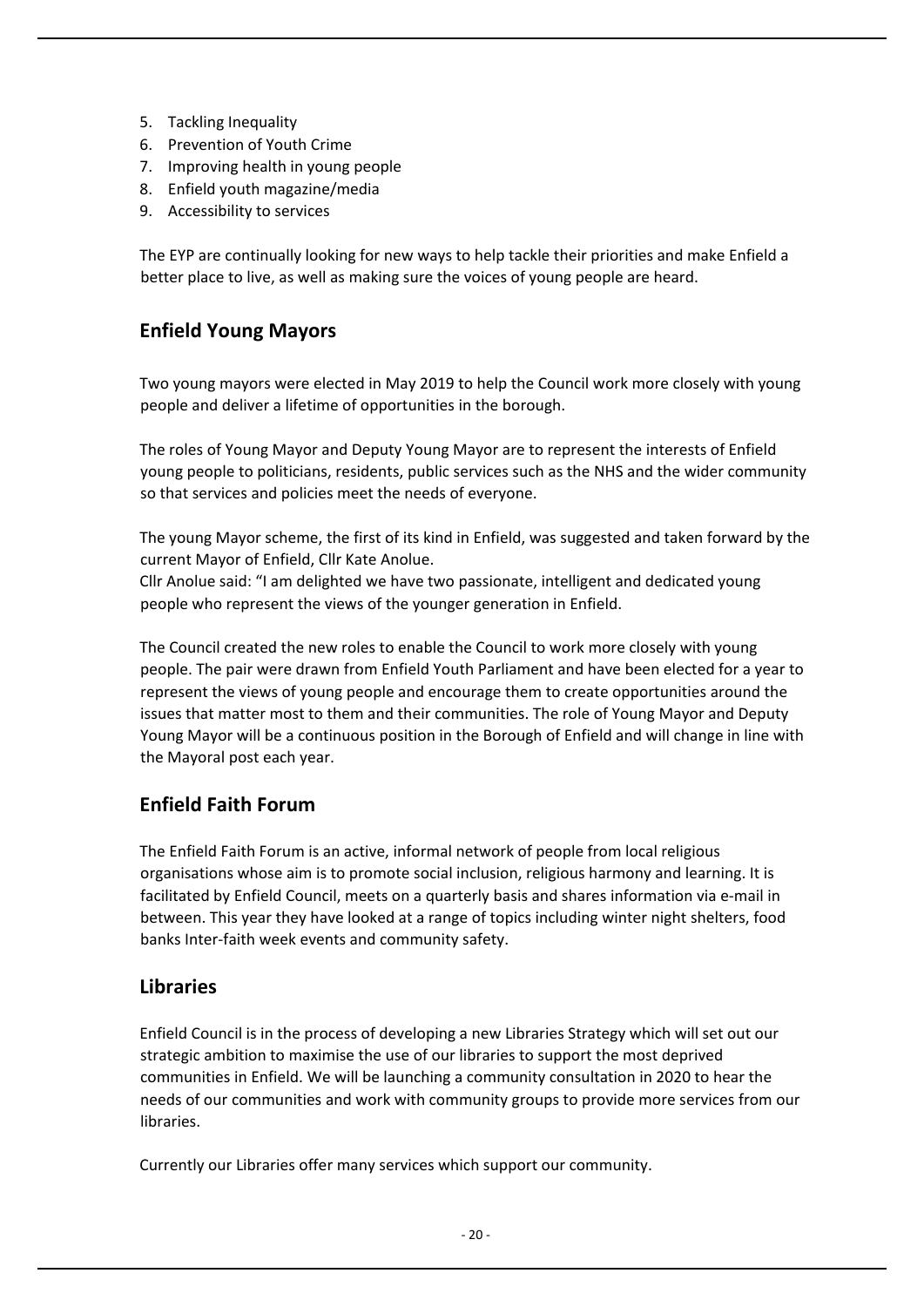These include:

- Story time and Play and Baby Rhyme time are held at many of our Libraries to help small children develop their language skills.
- Daddy Cool Saturday Singing, stories and activities aimed at Dads, Grandads and children aged 2-5 at Edmonton Green.
- Lego Clubs these are currently held in Enfield Town Library, Ordnance Unity Centre and Palmers Green. Enfield Town has an autism friendly Lego club once a month.
- Enfield Town and Ordnance Road have a monthly 'tea and chatter' where we work in partnership with Age UK and Ican. We provide a safe place where people aged 50+ can meet up, make friends and have a cup of tea.
- Enfield Town has a reading hacker programme for young volunteers;
- Palmers Green have a monthly poetry group run by volunteers called 'People with Voices';
- Both Enfield Town Library and Palmers Green library have very successful chess clubs that are run every other Saturday. We do not have any age limitations and it has greatly encouraged intergenerational learning. We have people aged 4-60+ who attend on a regular basis;
- There are ESOL conversation clubs held at both Enfield Town Library and Ordnance Unity centre. These are held on a weekly basis. This is aimed at non-native English speakers looking to take up a new language or validate their skills, it is open to people of all ages. These sessions are very popular and are run by Volunteers;
- Enfield Town Library hold next step careers advice every Wednesday who help with advice and guidance to help make decisions on learning, training and will help update your CV;
- The Royal Voluntary Service deliver books to approx. 180 housebound home library service users on a monthly basis, they are expanding their offer to positively impact loneliness, and will play more of an active role getting to personally know the service users when they drop off the books;
- We have held many community projects in libraries such as the community puzzle at Enfield Town Library, and a community quilt which is on display at Enfield Town Library.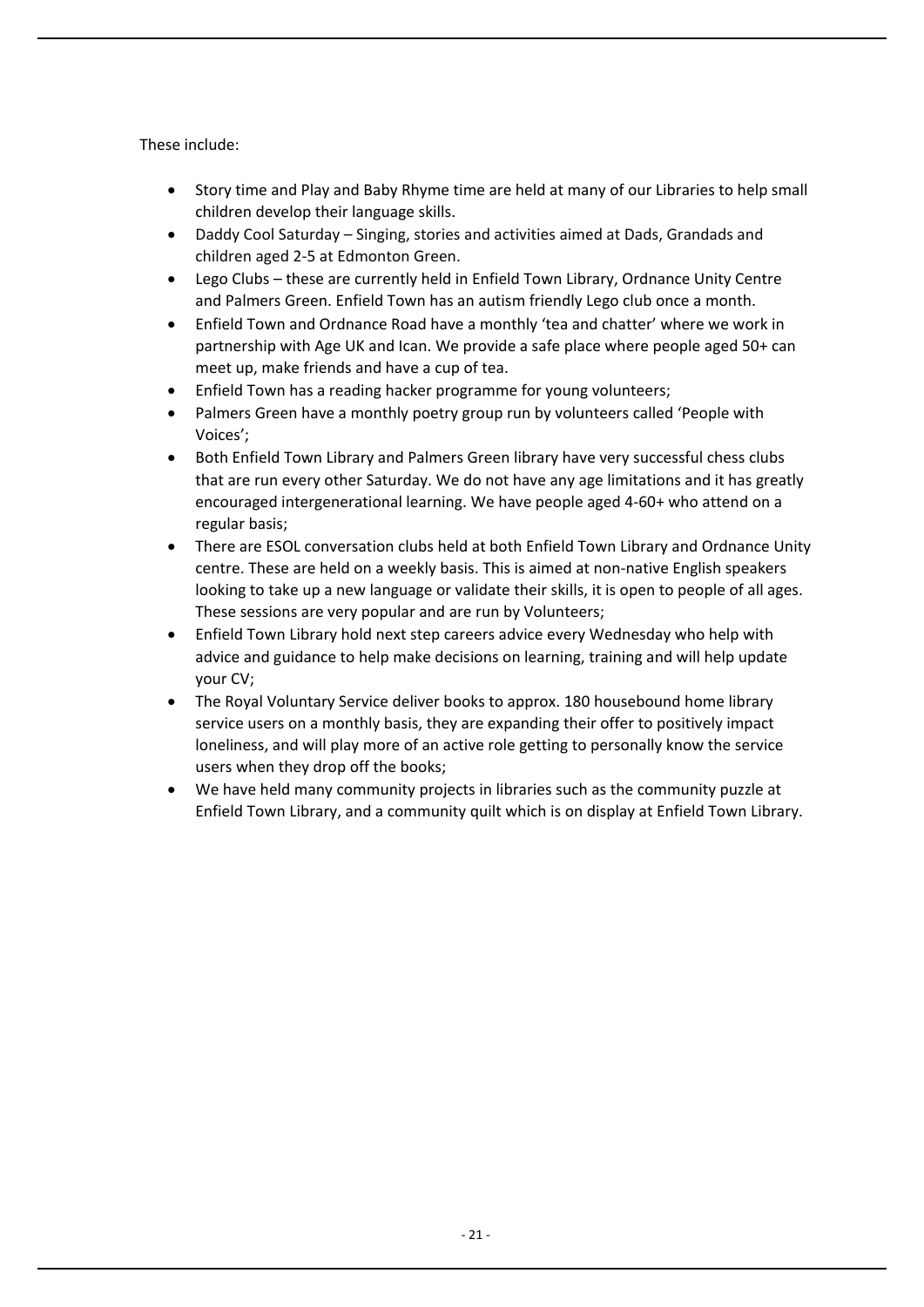## <span id="page-23-0"></span>**Community Cohesion Events**

#### **Interfaith Bike Ride.**

The Healthy Streets Team organised Enfield's first ever Interfaith bike ride to promote cycling as a fully inclusive activity, regardless of cultural background and in a united action against prejudice and hatred.

60 riders comprising of men, women and children representing Enfield's cultural diversity joined the borough's 12km free guided rides on 8 September 2019 which started at two locations - Palmers

Green Mosque and Southgate Progressive Synagogue. The two groups representing many faiths from across the borough crossed paths in a symbolic gesture of solidarity to show that discrimination has no place in their borough.

Enfield Council's Cabinet Member for Environment & Sustainability, Cllr Guney Dogan, said: "Enfield's first interfaith bike ride was a huge success and we hope to make this an annual event. Good interfaith relations are the bedrock of a harmonious society and by cycling together, individuals, faith communities and interfaith groups were able to address some of the misconceptions surrounding their communities.''

#### **Holocaust Memorial Day 2019.**

Holocaust Memorial Day 2019 was held in January at the Dugdale Centre with the theme of 'Torn from Home'.

The programme was diverse and included presentations form students at Oasis Hadley Academy and speeches from the Chair of 45 Aid Society, a charity which supports holocaust survivors in the U.K. Other speakers were from the Palmers Green and Southgate Synagogue and the Southgate Progressive Synagogue who once again provided powerful and moving speeches about the Holocaust and current day challenges. The evening included music by Enfield Choir, and a video poetry recital of W.H. Auden "Refugee Blues".

### **Black History Month 2019**

For Black History Month 2019 Enfield Council was proud to support and co-sponsor activities that have been organised by three of our voluntary and community sector partners. Enfield Council worked with Enfield Caribbean Association, Enfield Racial Equality Council and Make It Happen Organisation, to deliver a programme of events to help celebrate Black History Month. Between them the three organisations produced a series of films, presentations, drama, music, poetry and dance at various venues across the borough.

These family friendly events aimed to bring communities together whilst enjoying entertainment and food of black origin and learning about African and Caribbean culture.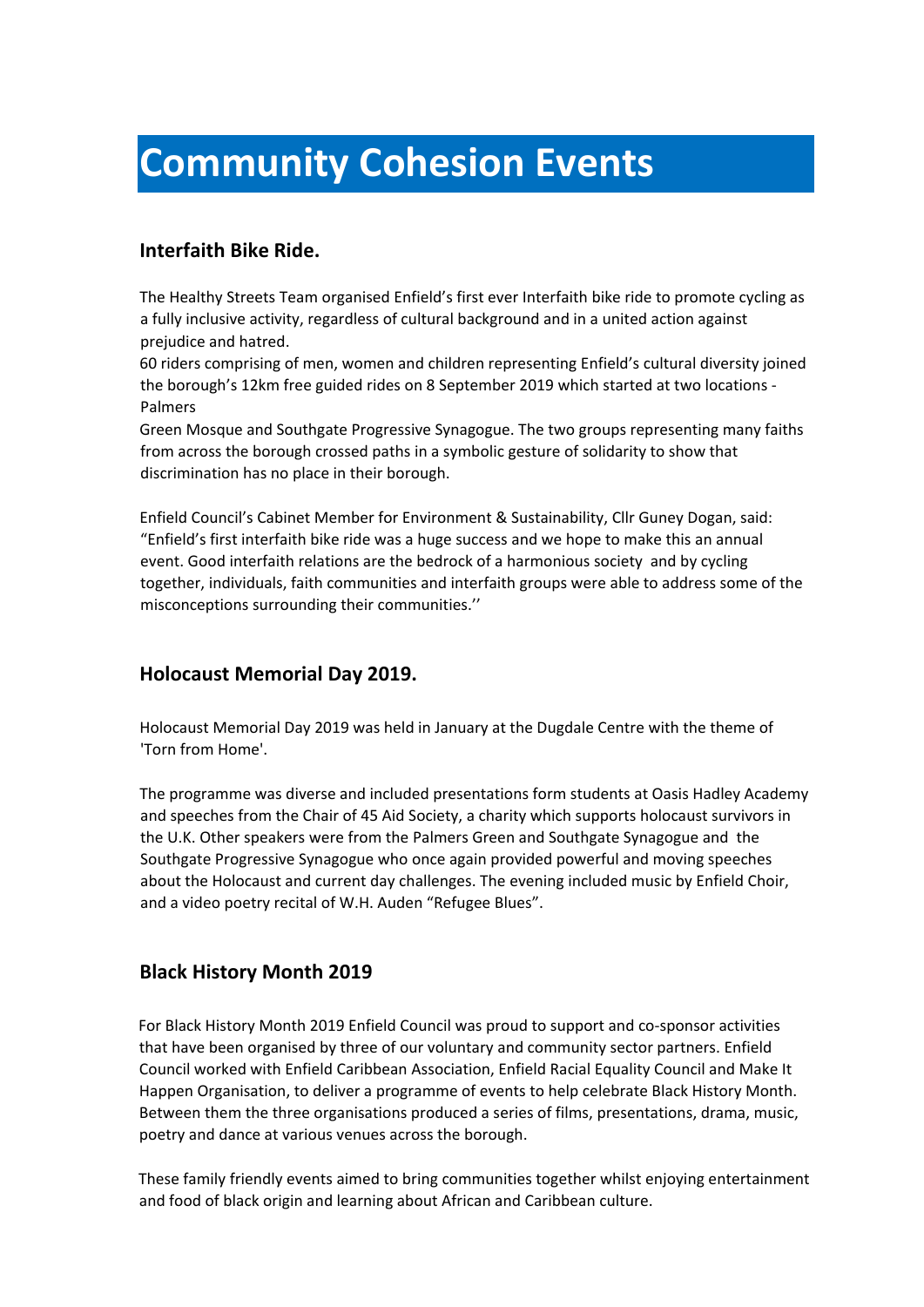#### **International Women's Day 2019**

In collaboration with the Enfield Women's Centre, the Council held a Successful International Women's Day Conference in March. The theme of the day was "Women Challenging Stereotypes". Students from Oasis Hadley Academy gave a presentation about the history of women's struggles over the past century. Attendees heard inspiring speeches from women who have had successful careers in male dominated industries, ranging from boxing to chemistry or physics. The Leader of Enfield Council, Councillor Caliskan talked about her experiences as a woman in politics and workshops were held discussing overcoming and challenging stereotypes. The event had great feedback from attendees who reported that the day was "enjoyable, informative and inspiring".

#### **Remembrance Day Parade 2019**

Remembrance Day (also known as Armistice Day or Poppy Day) takes place on 11 November and marks the day World War One ended, at 11am on the eleventh day of the eleventh month, back in 1918. A two minute silence is held at 11am to remember the people who have died in wars. Remembrance Parades are held in many towns and cities on the Sunday prior to 11 November to remember those who gave their lives to their country.

The Edmonton Remembrance Parade was held on 10November 2019. The Edmonton Parade is led by the Mayor of Enfield and takes place at the Memorial opposite Edmonton Green shopping centre and train station, having marched from the shopping centre to the memorial. Many dignitaries take part in the Parade from Enfield Council, as well as from local schools, the Royal British Legion, Scouts, Guides, St John Ambulance, Sea Cadets, the Police, Boys Brigade, Salvation Army and the Air Training Corps. Order of Service booklets are given out to the public which play an important part in bringing together the community in this diverse part of the Borough to pay their respects for all those who gave their lives in the service of their country, including many from the Commonwealth of Nations.

3 Remembrance Parades are held in Enfield each year in Edmonton, Enfield Town and Southgate. Many members of the local community turn out to mark this important event, either by joining the March or gathering at the memorial.

### **Armed Forces Day 2019**

An Armed Forces Day parade was held on Sunday 30<sup>th</sup> June, involving a march down Church Street in Enfield Town. Residents lined the street for a march past by our veterans. This gave the community the opportunity to recognise and celebrate the hard work and dedication of our armed forces.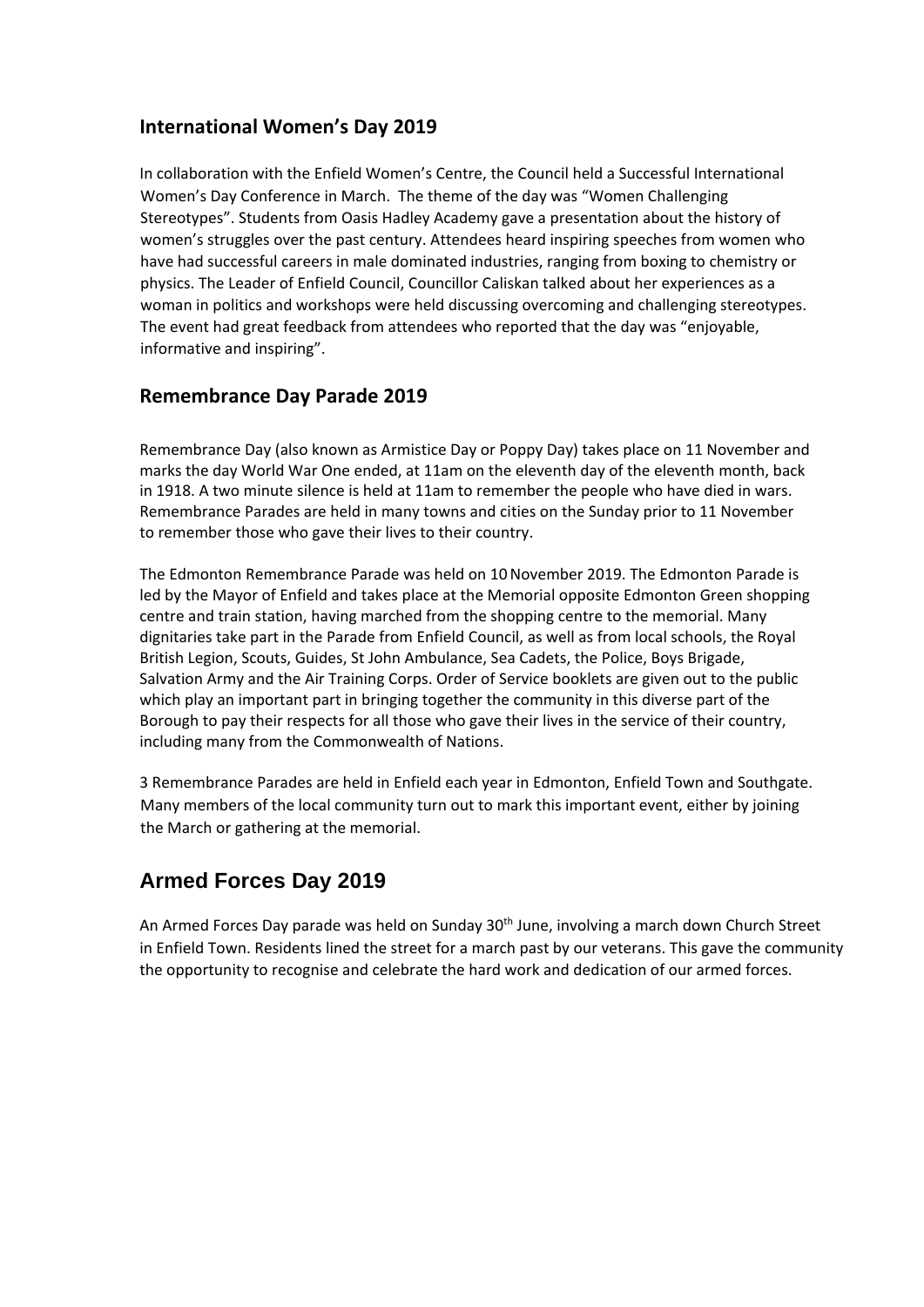## **Future Challenges – Creating a lifetime of opportunities in Enfield**

The Enfield Corporate Plan 2018 to 2022 has been formulated to plan how the Council will work more efficiently and effectively with residents to provide good homes in innovative and aspirational communities, empowering the people to value the thriving place in which they live. The Council aims to communicate and work with residents and set out what we're able to delivery as a Local Authority over, at least, the next 4 years.

The table below lists the Council's priorities and guiding principles as listed in the Corporate Plan 2018-2020. A copy of this plan is available on the Council Website. A refresh of the Corporate Plan is scheduled for May 2020, however the key priorities and actions will remain the same.

<span id="page-25-0"></span>

| THE PEOPLE AND THE PLACE                                    |                                                                                                                            |  |                                                                                                                                            |  |                                                                                                                                                  |  |  |  |  |
|-------------------------------------------------------------|----------------------------------------------------------------------------------------------------------------------------|--|--------------------------------------------------------------------------------------------------------------------------------------------|--|--------------------------------------------------------------------------------------------------------------------------------------------------|--|--|--|--|
| Delivering for everyone in Enfield over the next four years |                                                                                                                            |  |                                                                                                                                            |  |                                                                                                                                                  |  |  |  |  |
| <b>GOOD HOMES IN WELL CONNECTED NEIGHBOURHOODS</b>          |                                                                                                                            |  | <b>EMPOWER PEOPLE TO CREATE A THRIVING PLACE</b>                                                                                           |  | HAPPIER, HEALTHIER LIVES IN A CLEANER, GREENER ENFIELD                                                                                           |  |  |  |  |
|                                                             | Continue our pioneering approach to regeneration to<br>create thriving, affordable neighbourhoods and places;              |  | Support residents to take more responsibility<br>and play a greater role in developing active and                                          |  | Protect those most in need by continuing to deliver the<br>services and safeguarding measures they rely on;                                      |  |  |  |  |
|                                                             | Increase the supply of affordable, quality housing<br>options;                                                             |  | safe communities;<br>Enable people to reach their potential through<br>access to high quality schools and learning; and                    |  | Work smartly with our partners and other service<br>providers so that as many people as possible are able to<br>live independent and full lives; |  |  |  |  |
|                                                             | Drive investment in rail, roads and cycling<br>infrastructure to improve connectivity and support<br>economic development; |  | create more opportunities for training and<br>employment;                                                                                  |  | Build measures into all our strategies and projects that will<br>help improve people's health;                                                   |  |  |  |  |
|                                                             | Create an enterprising environment for businesses to<br>prosper with world class digital infrastructure and                |  | Work with residents to reduce inequality across<br>the Borough and build settled communities;                                              |  | Protect and enhance the local environment, green spaces,<br>parks and play areas and ensure that they are safe, well                             |  |  |  |  |
|                                                             | access to the right skills and networks.                                                                                   |  | Embrace our diversity, culture and history to<br>ensure that Enfield is a place for people to grow<br>and enjoy from childhood to old age. |  | used and enjoyed.                                                                                                                                |  |  |  |  |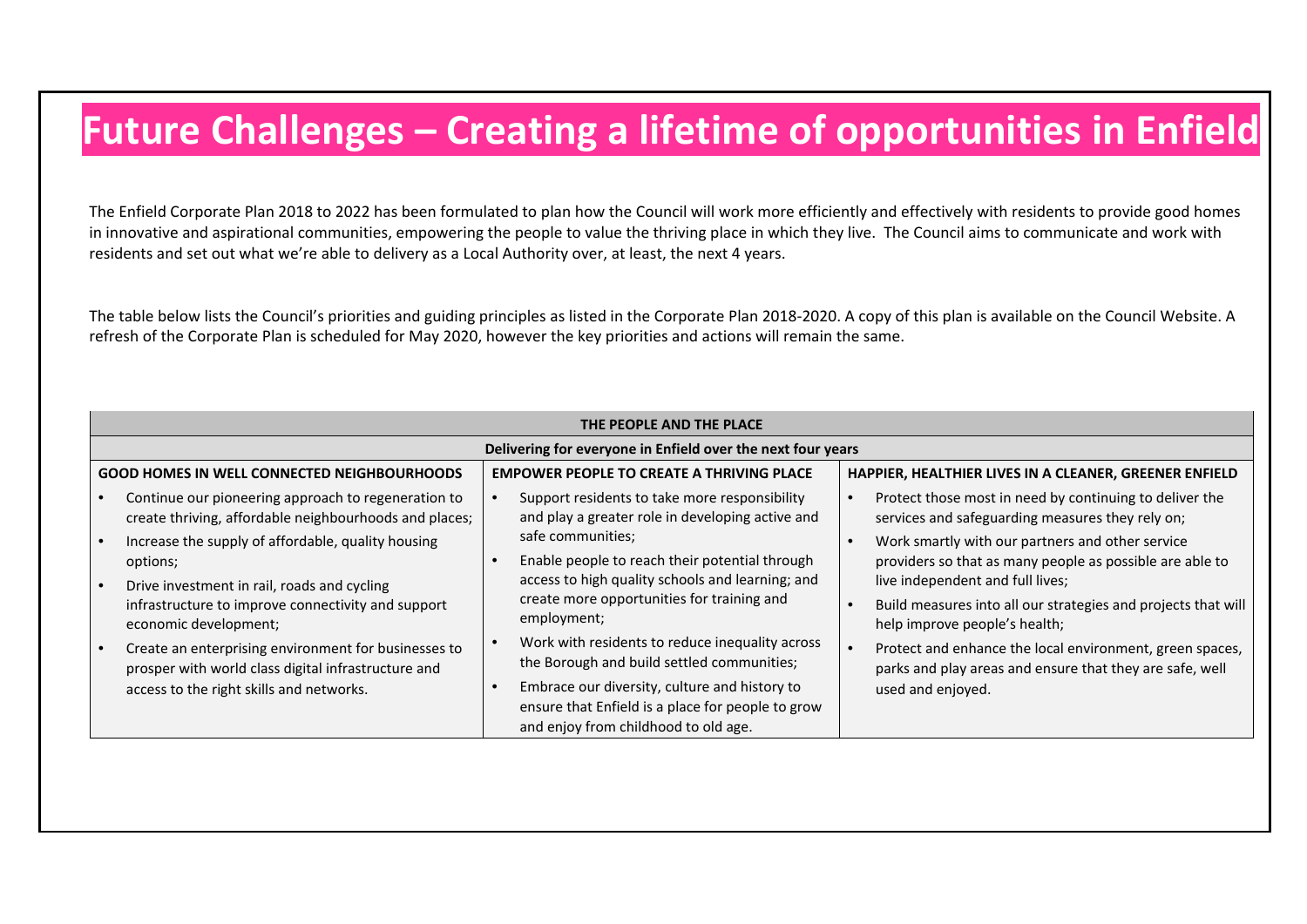|  | We will:                                                                                                                                  |                                                                                                               |                                                                                                           |  |  |  |  |  |  |  |
|--|-------------------------------------------------------------------------------------------------------------------------------------------|---------------------------------------------------------------------------------------------------------------|-----------------------------------------------------------------------------------------------------------|--|--|--|--|--|--|--|
|  | <b>COMMUNICATE WITH YOU</b>                                                                                                               | <b>WORK WITH YOU</b>                                                                                          | <b>WORK SMARTLY FOR YOU</b>                                                                               |  |  |  |  |  |  |  |
|  | Be responsive, effective and consistent in our<br>communications with residents;                                                          | Be honest about what we can deliver and provide<br>advice when we are not able to;                            | Manage resources smartly and reinvest income wisely to<br>deliver excellent value for money;              |  |  |  |  |  |  |  |
|  | Listen carefully to what our residents need and use this<br>information to improve our services;                                          | Engage with residents to measure and evaluate<br>our services;                                                | Develop new partnerships across the public, private,<br>voluntary and community sectors to deliver better |  |  |  |  |  |  |  |
|  | promote Enfield widely to ensure that the Borough<br>receives the maximum benefit from national, regional<br>and sub regional programmes. | Collaborate across the Borough and beyond to<br>develop new ways of working;                                  | outcomes for residents;<br>Increase access to digital services and transactions and                       |  |  |  |  |  |  |  |
|  |                                                                                                                                           | Value the workforce across the Borough and<br>enable them to deliver services effectively and<br>efficiently. | make better use of data to understand the needs of our<br>residents.                                      |  |  |  |  |  |  |  |